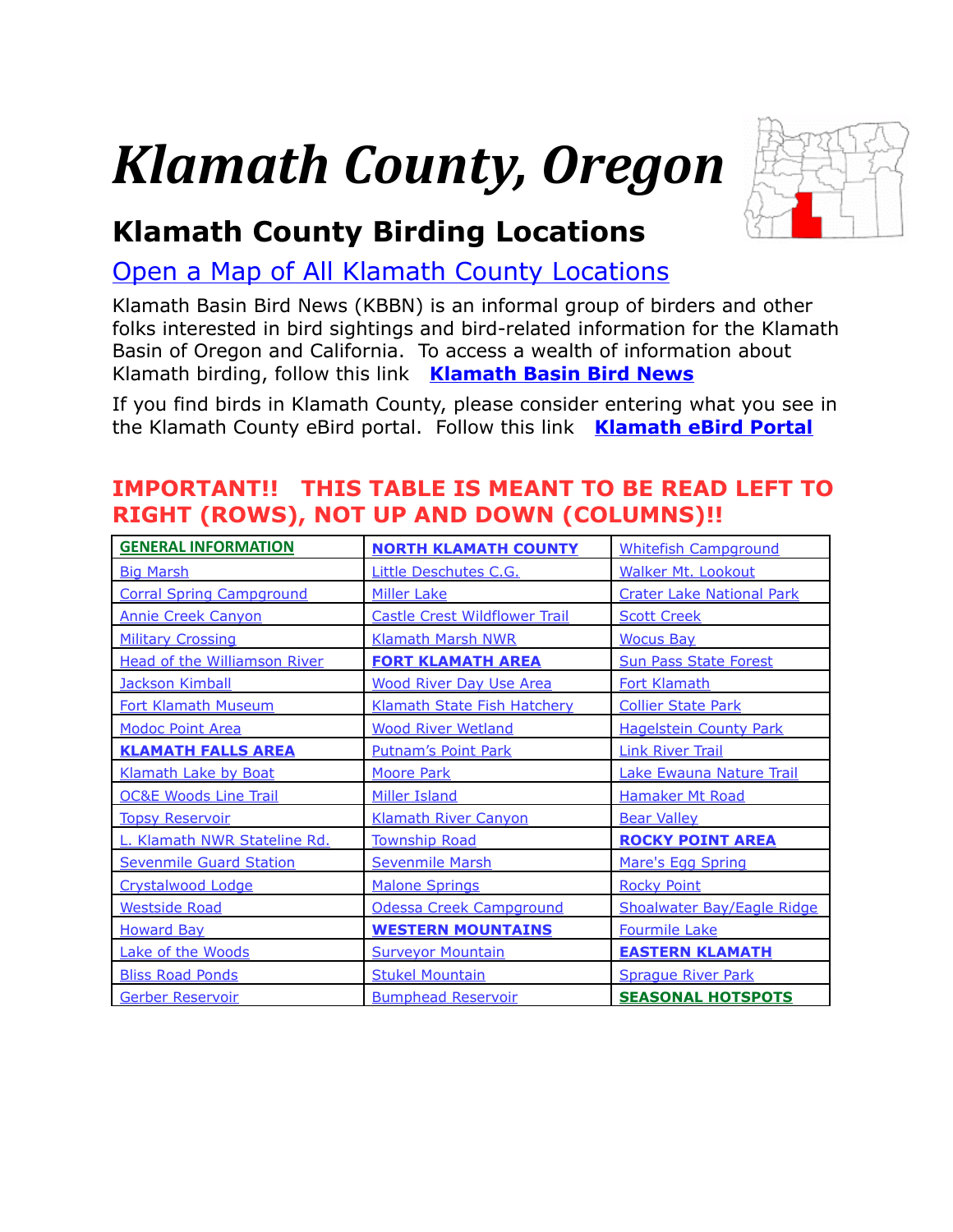<span id="page-1-0"></span>

| If you have only a short time in our county, try these locations first! |                           |                                                                     |                              |
|-------------------------------------------------------------------------|---------------------------|---------------------------------------------------------------------|------------------------------|
| <b>SPRING</b>                                                           | <b>Wood River Wetland</b> | <b>Moore Park</b>                                                   | L. Klamath NWR Stateline Rd. |
| <b>SUMMER</b>                                                           | <b>Wood River Wetland</b> | <b>Crater Lake National Park</b>                                    | <b>Klamath River Canyon</b>  |
| <b>FALL</b>                                                             | <b>Wood River Wetland</b> | <b>Rocky Point</b>                                                  | <b>Klamath Marsh NWR</b>     |
| <b>WINTER</b>                                                           | <b>Moore Park</b>         | Putnam's Point Park/Link River Trail   L. Klamath NWR Stateline Rd. |                              |

<span id="page-1-3"></span>**Author(s)**: Kevin Spencer, David Hewitt, Julie Van Moorhem, Chuck Gates, Mike Denny

**County Seat**: Klamath Falls

**County Size**: 6,136 square miles

**High Elevation** : Mt. Thielsen (9182 ft)

**Rarities** : Emperor Goose, Whooper Swan, American Black Duck, Yellow-billed Loon, Least Bittern, Cattle Egret, Glossy Ibis, Hudsonian Godwit, Laughing Gull, Yellow-billed Cuckoo, Ruby-throated Hummingbird, Least Flycatcher, Plumbeous Vireo, Brown Thrasher, Phainopepla, Bay-breasted Warbler, Prothonotary Warbler, Hooded Warbler, Blackburnian Warbler, Canada Warbler, Summer Tanager, Black-chinned Sparrow, McCown's Longspur, Rose-breasted Grosbeak, Pine Grosbeak, Lawrence's Goldfinch **Top County Lister**: Kevin Spencer (314) Year List Record : David Hewitt 2015 (259) **County Contact Person**: Email [Kevin Spencer](mailto:rriparia@charter.net)

<span id="page-1-1"></span>**[return to the top](#page-0-0)**

# <span id="page-1-2"></span>**NORTH KLAMATH COUNTY**

#### **Whitefish Campground, Crescent Lake [return to the top](#page-0-0)**

DeLorme (copyright 2001) Pg 22 D-2 DeLorme (copyright 2008) Pg 70 E-2 **geographic coordinates** 43°28'12.8"N 122°01'52.8"W

[\(43.47023, -122.03132\)](https://www.google.com/maps/place/43%C2%B028)

[View A Google Map](http://maps.google.com/maps/ms?hl=en&ie=UTF8&msa=0&ll=43.439957,-121.764221&spn=0.726909,1.608124&t=p&z=10&msid=108036481085398338899.00046d9de7d395a981091)

[eBird Hotspot Checklist For Crescent Lake](http://ebird.org/ebird/hotspot/L959109?yr=all&m=&rank=mrec)

**Location, Habitat, and Birds:** Go to the [Oregon Birding Trails Link.](http://www.oregonbirdingtrails.org/) Choose the Cascades Birding Trail. Click on the Trail Guide and choose the Crater Lake Loop Guide. Section 130.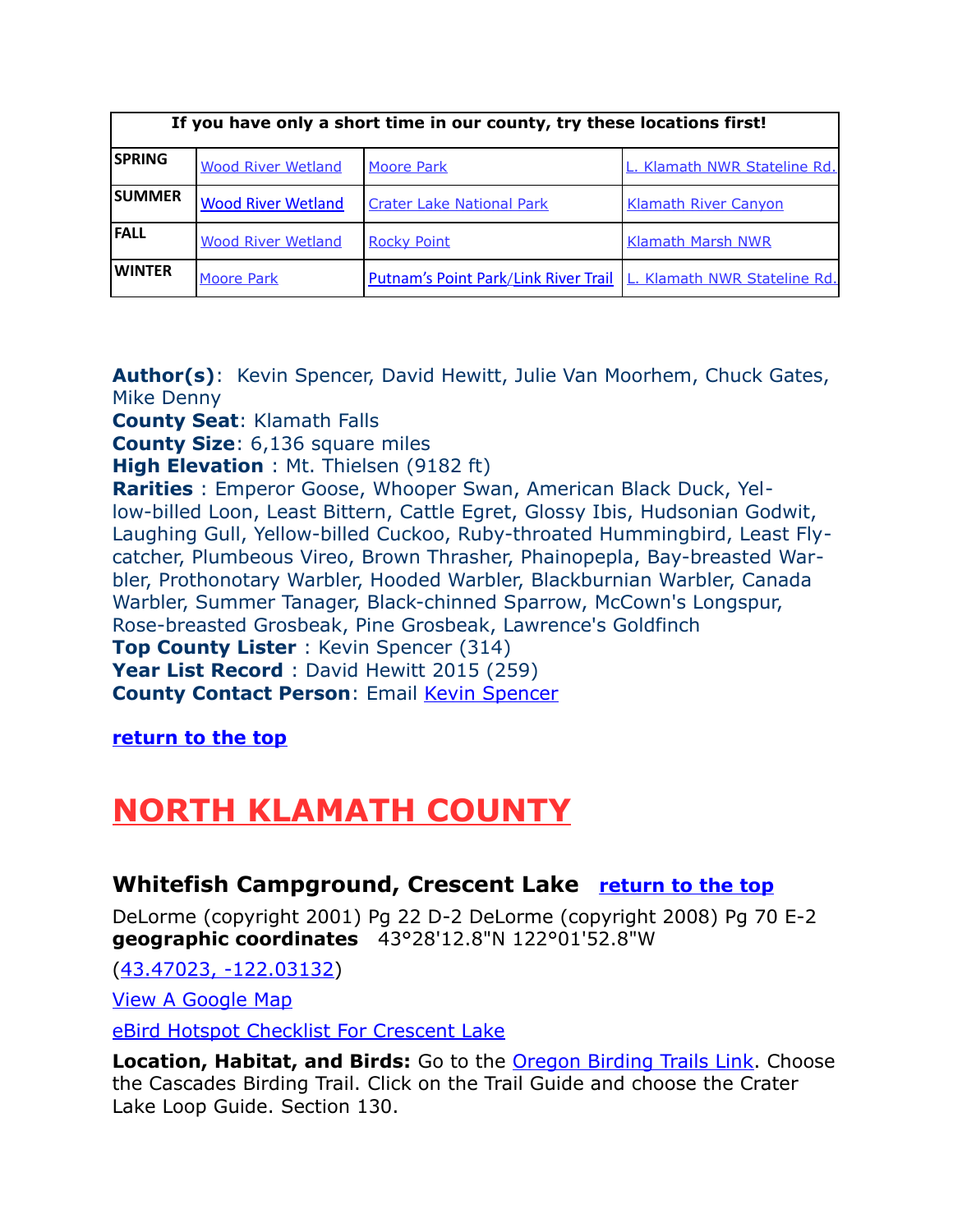### <span id="page-2-3"></span>**Big Marsh [return to the top](#page-0-0)**

DeLorme (copyright 2001) Pg 22 D-2 DeLorme (copyright 2008) Pg 70 E-2 **geographic coordinates** 43°22'34.0"N 121°56'53.7"W [\(43.3761, -121.94824\)](https://www.google.com/maps/place/43%C2%B022)

#### [View A Google Map](http://maps.google.com/maps/ms?hl=en&ie=UTF8&msa=0&ll=43.439957,-121.764221&spn=0.726909,1.608124&t=p&z=10&msid=108036481085398338899.00046d9de7d395a981091)

**Location, Habitat, and Birds:** Go to the **Oregon Birding Trails Link**. Choose the Cascades Birding Trail. Click on the Trail Guide and choose the Crater Lake Loop Guide. Section 129.

#### <span id="page-2-2"></span>**Little Deschutes Campground [return to the top](#page-0-0)**

DeLorme (copyright 2001) Pg 22 D-2 DeLorme (copyright 2008) Pg 70 E-2 **geographic coordinates** 43°22'42.9"N 121°47'57.0"W

[\(43.378574, -121.799178\)](https://www.google.com/maps/place/43%C2%B022)

[View A Google Map](http://maps.google.com/maps/ms?hl=en&ie=UTF8&msa=0&ll=43.439957,-121.764221&spn=0.726909,1.608124&t=p&z=10&msid=108036481085398338899.00046d9de7d395a981091)

**Location, Habitat, and Birds:** Go to the [Oregon Birding Trails Link.](http://www.oregonbirdingtrails.org/) Choose the Cascades Birding Trail. Click on the Trail Guide and choose the Crater Lake Loop Guide. Section 131.

### <span id="page-2-1"></span>**Walker Mountain Lookout [return to the top](#page-0-0)**

DeLorme (copyright 2001) Pg 22 D-2 DeLorme (copyright 2008) Pg 70 E-2 **geographic coordinates** 43°18'19.0"N 121°42'59.4"W

[\(43.30528, -121.71649\)](https://www.google.com/maps/place/43%C2%B018)

[View A Google Map](http://maps.google.com/maps/ms?hl=en&ie=UTF8&msa=0&ll=43.439957,-121.764221&spn=0.726909,1.608124&t=p&z=10&msid=108036481085398338899.00046d9de7d395a981091)

**Location, Habitat, and Birds:** Go to the [Oregon Birding Trails Link.](http://www.oregonbirdingtrails.org/) Choose the Cascades Birding Trail. Click on the Trail Guide and choose the Crater Lake Loop Guide. Section 132.

# <span id="page-2-0"></span>**Corral Spring Campground [return to the top](#page-0-0)**

DeLorme (copyright 2001) Pg 22 D-2 DeLorme (copyright 2008) Pg 70 E-2 **geographic coordinates** 43°15'04.6"N 121°49'19.1"W

[\(43.25129, -121.82198\)](https://www.google.com/maps/place/43%C2%B015)

[View A Google Map](http://maps.google.com/maps/ms?hl=en&ie=UTF8&msa=0&ll=43.439957,-121.764221&spn=0.726909,1.608124&t=p&z=10&msid=108036481085398338899.00046d9de7d395a981091)

**Location, Habitat, and Birds:** Go to the [Oregon Birding Trails Link.](http://www.oregonbirdingtrails.org/) Choose the Cascades Birding Trail. Click on the Trail Guide and choose the Crater Lake Loop Guide. Section 133.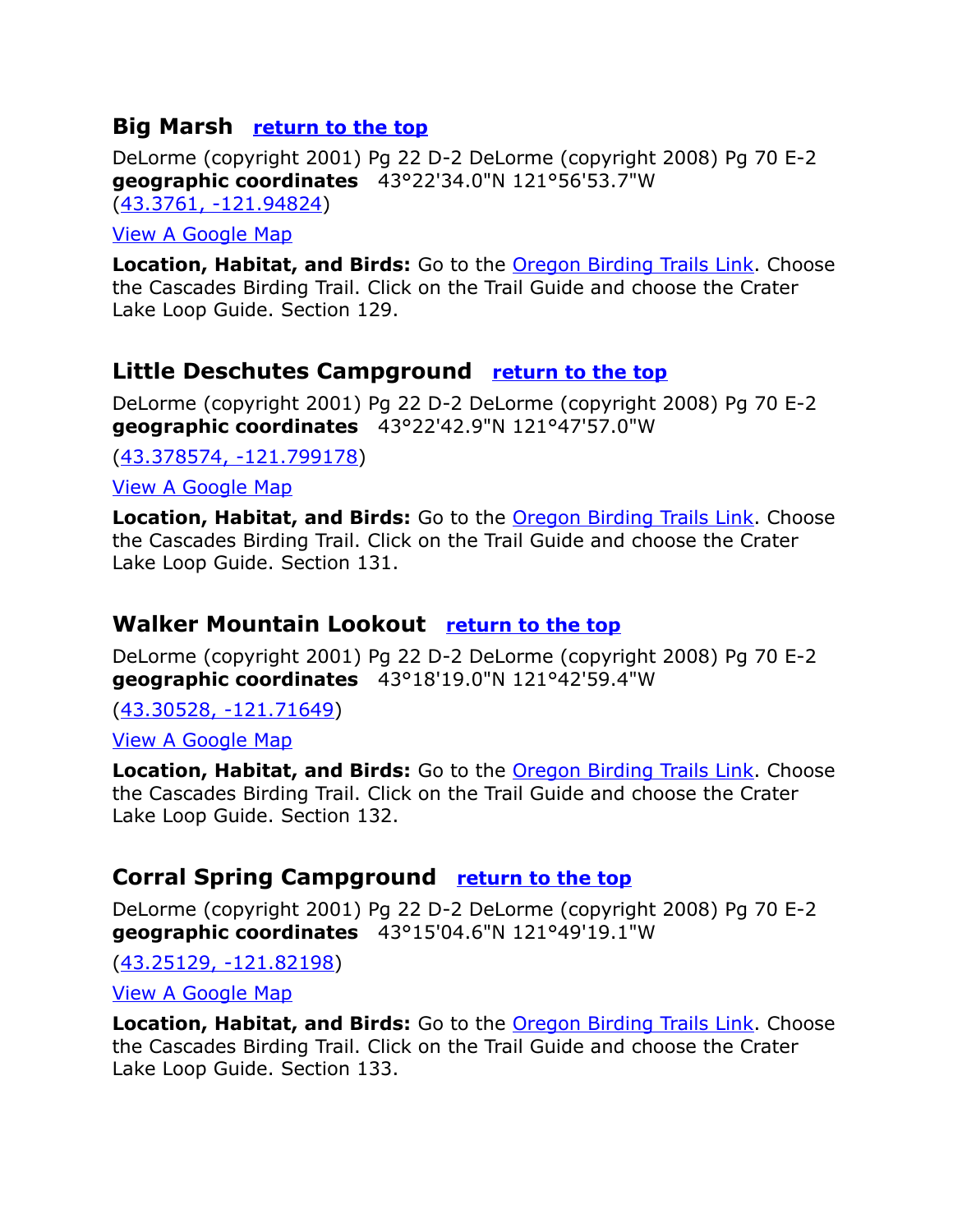# <span id="page-3-0"></span>**Miller Lake [return to the top](#page-0-0)**

DeLorme (copyright 2001) Pg 22 D-2 DeLorme (copyright 2008) Pg 70 E-2 **geographic coordinates** 43°13'34.2"N 121°57'57.8"W

[\(43.226172, -121.966044\)](https://www.google.com/maps/place/43%C2%B013)

[View A Google Map](http://maps.google.com/maps/ms?hl=en&ie=UTF8&msa=0&msid=108036481085398338899.00046d9ab5e1e88b40798&ll=43.058855,-121.350861&spn=0.787661,2.110748&z=10)

Location, Habitat and Birds Go to the [Oregon Birding Trails Link.](http://www.oregonbirdingtrails.org/) Choose the Cascades Birding Trail. Click on the Trail Guide and choose the Crater Lake Loop Guide. Section 155.

# **Crater Lake National Park [return to the top](#page-0-0)**

<span id="page-3-3"></span>DeLorme (copyright 2001) Pg 29 A-8 DeLorme (copyright 2008) Pg 62 A-5 **geographic coordinates** 42°54'33.7"N 122°08'28.4"W

[\(42.909368, -122.141209\)](https://www.google.com/maps/place/42%C2%B054)

[National Park Map](http://www.nps.gov/PWR/customcf/apps/maps/showmap.cfm?alphacode=crla&parkname=Crater%20Lake%20National%20Park)

[View A Google Map](http://maps.google.com/maps/ms?hl=en&ie=UTF8&msa=0&msid=108036481085398338899.00046d42fe5a46baeee06&ll=42.940842,-122.169342&spn=1.600488,4.22699&z=9)

[eBird Hotspot Checklist For Crater Lake](http://ebird.org/ebird/hotspot/L388198?yr=all&m=&rank=mrec)

**Location, Habitat, and Birds:** Go to the [Oregon Birding Trails Link.](http://www.oregonbirdingtrails.org/) Choose the Klamath Basin Birding Trail. Point at "The Trail" and choose the "Index List".

#### <span id="page-3-2"></span>**Annie Creek Canyon (Crater Lake NP) [return to the top](#page-0-0)**

DeLorme (copyright 2001) Pg 29 A-8 DeLorme (copyright 2008) Pg 62 A-5 **geographic coordinates** 42°52'02.5"N 122°10'01.8"W

[\(42.867363, -122.167178\)](https://www.google.com/maps/place/42%C2%B052)

[National Park Map](http://www.nps.gov/PWR/customcf/apps/maps/showmap.cfm?alphacode=crla&parkname=Crater%20Lake%20National%20Park)

[View A Google Map](http://maps.google.com/maps/ms?hl=en&ie=UTF8&msa=0&ll=42.811018,-122.040253&spn=0.395421,1.055374&z=11&msid=108036481085398338899.00046d9a139b147930467)

[eBird Hotspot Checklist For Annie Creek Canyon Trail](http://ebird.org/ebird/hotspot/L2249052?yr=all&m=&rank=mrec)

**Location, Habitat, and Birds:** [Go to the Oregon Birding Trails Link.](http://www.oregonbirdingtrails.org/) Choose the Cascades Birding Trail. Click on the Trail Guide and choose the Crater Lake Loop Guide. Section 152.

# <span id="page-3-1"></span>**Castle Crest Wildflower Trail (Crater Lake NP) [return to the top](#page-0-0)**

DeLorme (copyright 2001) Pg 29 A-8 DeLorme (copyright 2008) Pg 62 A-5 **geographic coordinates** 42°53'46.1"N 122°07'59.8"W

[\(42.896144, -122.133272\)](https://www.google.com/maps/place/42%C2%B053)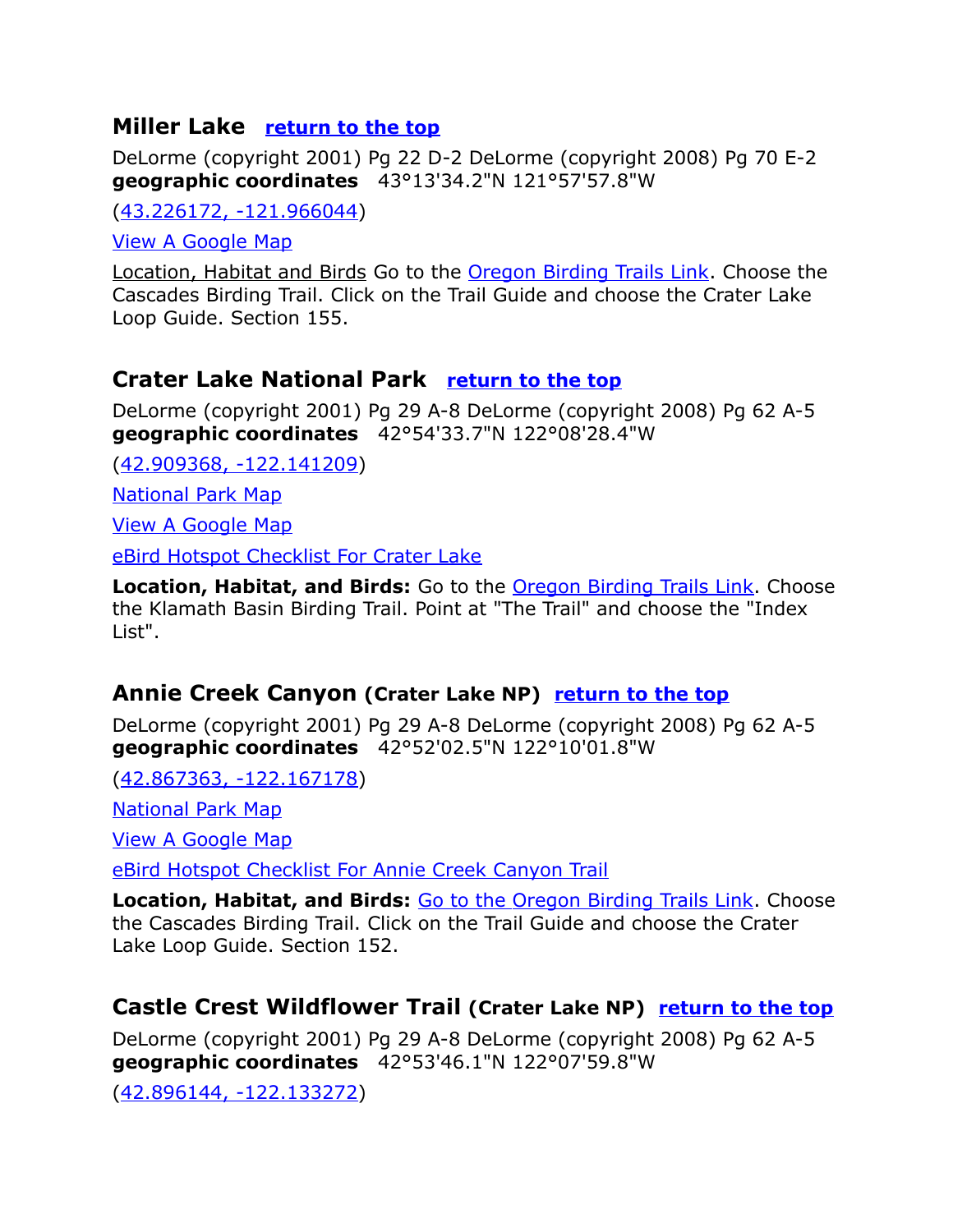[National Park Map](http://www.nps.gov/PWR/customcf/apps/maps/showmap.cfm?alphacode=crla&parkname=Crater%20Lake%20National%20Park)

[View A Google Map](http://maps.google.com/maps/ms?hl=en&ie=UTF8&msa=0&ll=42.811018,-122.040253&spn=0.395421,1.055374&z=11&msid=108036481085398338899.00046d9a139b147930467)

[eBird Hotspot Checklist For Castle Crest Wildflower Trail](http://ebird.org/ebird/hotspot/L965166?yr=all&m=&rank=mrec)

**Location, Habitat, and Birds:** [Go to the Oregon Birding Trails Link.](http://www.oregonbirdingtrails.org/) Choose the Cascades Birding Trail. Click on the Trail Guide and choose the Crater Lake Loop Guide. Section 153.

#### <span id="page-4-0"></span>**Scott Creek Campground [return to the top](#page-0-0)**

DeLorme (copyright 2001) Pg 22 D-2 DeLorme (copyright 2008) Pg 70 E-2 **geographic coordinates** 42°53'17.1"N 121°55'32.9"W

[\(42.888093, -121.925809\)](https://www.google.com/maps/place/42%C2%B053)

[View A Google Map](http://maps.google.com/maps/ms?hl=en&ie=UTF8&msa=0&msid=108036481085398338899.00046d9ab5e1e88b40798&ll=43.058855,-121.350861&spn=0.787661,2.110748&z=10)

Location, Habitat and Birds Go to the [Oregon Birding Trails Link.](http://www.oregonbirdingtrails.org/) Choose the Cascades Birding Trail. Click on the Trail Guide and choose the Crater Lake Loop Guide. Section 156.

#### <span id="page-4-1"></span>**Military Crossing (Klamath Marsh) [return to the top](#page-0-0)**

DeLorme (copyright 2001) Pg 22 D-2 DeLorme (copyright 2008) Pg 70 E-2 **geographic coordinates** 42°57'19.5"N 121°40'31.1"W [\(42.95541,](https://www.google.com/maps/place/42%C2%B057)  [-121.6753\)](https://www.google.com/maps/place/42%C2%B057)

[View A Google Map](http://maps.google.com/maps/ms?hl=en&ie=UTF8&msa=0&msid=108036481085398338899.00046d9ab5e1e88b40798&ll=43.058855,-121.350861&spn=0.787661,2.110748&z=10)

[eBird Hotspot Checklist For Military Crossing](http://ebird.org/ebird/hotspot/L2137476?yr=all&m=&rank=mrec)

**Location, Habitat, and Birds:** Go to the **Oregon Birding Trails Link**. Choose the Cascades Birding Trail. Click on the Trail Guide and choose the Crater Lake Loop Guide. Section 157.

#### **Klamath Marsh National Wildlife Refuge [return to the top](#page-0-0)**

DeLorme (copyright 2001) Pg 30 A-3 DeLorme (copyright 2008) Pg 63 A-9 **geographic coordinates** 42°52'18.9"N 121°47'32.4"W

[\(42.871909, -121.792337\)](https://www.google.com/maps/place/42%C2%B052)

[View A Google Map](http://maps.google.com/maps/ms?hl=en&ie=UTF8&msa=0&msid=108036481085398338899.00046d42fe5a46baeee06&ll=42.940842,-122.169342&spn=1.600488,4.22699&z=9)

[US Fish & Wildlife Map Website](http://www.fws.gov/refuge/Klamath_Marsh/map.html)

[eBird Hotspot Checklist For Klamath Marsh WR Headquarters](http://ebird.org/ebird/hotspot/L2221496?yr=all&m=&rank=mrec)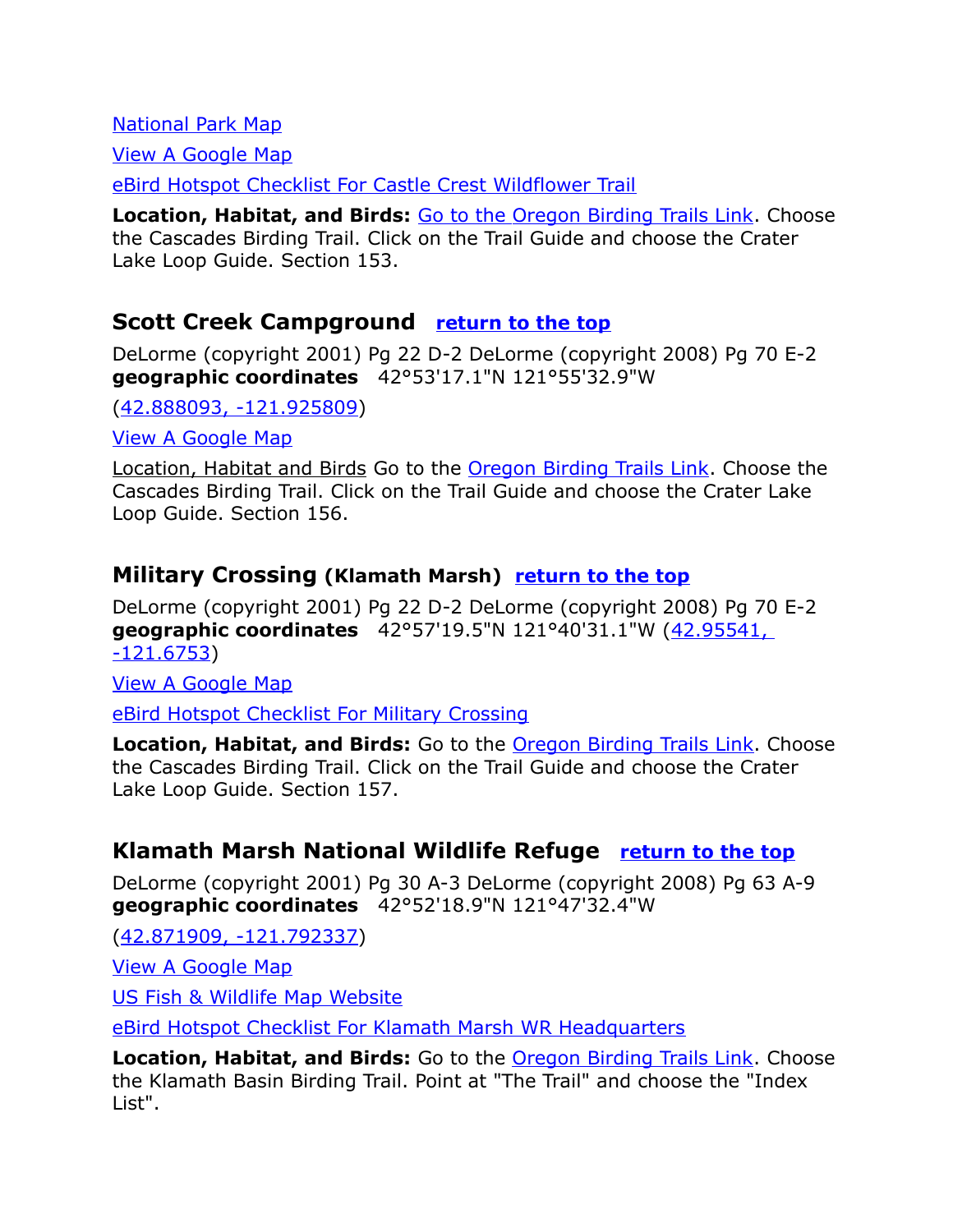#### <span id="page-5-4"></span>**Wocus Bay (Klamath Marsh) [return to the top](#page-0-0)**

DeLorme (copyright 2001) Pg 22 D-2 DeLorme (copyright 2008) Pg 70 E-2 **geographic coordinates** 42°50'29.3"N 121°39'47.8"W [\(42.84148,](https://www.google.com/maps/place/42%C2%B050)  [-121.66328\)](https://www.google.com/maps/place/42%C2%B050)

#### [View A Google Map](http://maps.google.com/maps/ms?hl=en&ie=UTF8&msa=0&msid=108036481085398338899.00046d9ab5e1e88b40798&ll=43.058855,-121.350861&spn=0.787661,2.110748&z=10)

**Location, Habitat, and Birds:** Go to the **Oregon Birding Trails Link**. Choose the Cascades Birding Trail. Click on the Trail Guide and choose the Crater Lake Loop Guide. Section 158.

#### <span id="page-5-3"></span>**Head of the Williamson River [return to the top](#page-0-0)**

DeLorme (copyright 2001) Pg 31 C-6 DeLorme (copyright 2008) Pg 64 C-3 **geographic coordinates** 42°43'53.1"N 121°25'15.0"W [\(42.731407, -121.420833\)](https://www.google.com/maps/place/42%C2%B043)

[View A Google Map](http://maps.google.com/maps/ms?hl=en&ie=UTF8&msa=0&ll=42.734499,-121.416607&spn=0.024744,0.065961&z=15&msid=108036481085398338899.00046d432c96efd7230fb)

**Location, Habitat, and Birds:** [Oregon Birding Trails Link.](http://www.oregonbirdingtrails.org/) Choose the Klamath Basin Birding Trail. Point at "The Trail" and choose the "Index List".

# <span id="page-5-2"></span>**FORT KLAMATH AREA**

#### <span id="page-5-1"></span>**Sun Pass State Forest [return to the top](#page-0-0)**

DeLorme (copyright 2001) Pg 30 B-1 DeLorme (copyright 2008) Pg 63 C-7 **geographic coordinates** 42°44'25.4"N 121°58'40.3"W

[\(42.74039, -121.97785\)](https://www.google.com/maps/place/42%C2%B044)

[View A Google Map](http://maps.google.com/maps/ms?hl=en&ie=UTF8&msa=0&ll=42.739952,-121.97618&spn=0.025499,0.065961&t=p&z=15&msid=108036481085398338899.00046da932c88f78bcd23)

**Location, Habitat, and Birds:** Go to the **Oregon Birding Trails Link**. Choose the Cascades Birding Trail. Click on the Trail Guide and choose the Mt. McLaughlin Loop Guide. Section 178.

#### <span id="page-5-0"></span>**Jackson Kimball State Recreation Site [return to the top](#page-0-0)**

DeLorme (copyright 2001) Pg 30 C-1 DeLorme (copyright 2008) Pg 63 C-7 **geographic coordinates** 42°44'01.6"N 121°59'05.7"W

[\(42.733767, -121.984914\)](https://www.google.com/maps/place/42%C2%B044) [View A Google Map](http://maps.google.com/maps/ms?hl=en&ie=UTF8&msa=0&ll=42.717255,-121.997509&spn=0.099005,0.263844&z=13&msid=108036481085398338899.00046d434444c04ad4671)  [Kimball State Park Website](http://www.oregonstateparks.org/park_229.php) [eBird Hotspot Checklist For Jackson Kimball SRS](file:///C:/Users/CGates/Documents/Bird%20Stuff/Wiki%20Page/Wiki2/Bird%20Finding%20Guide%20Draft%201/Paste%20Upgrade/eBird%20Hotspot%20Checklist%20For)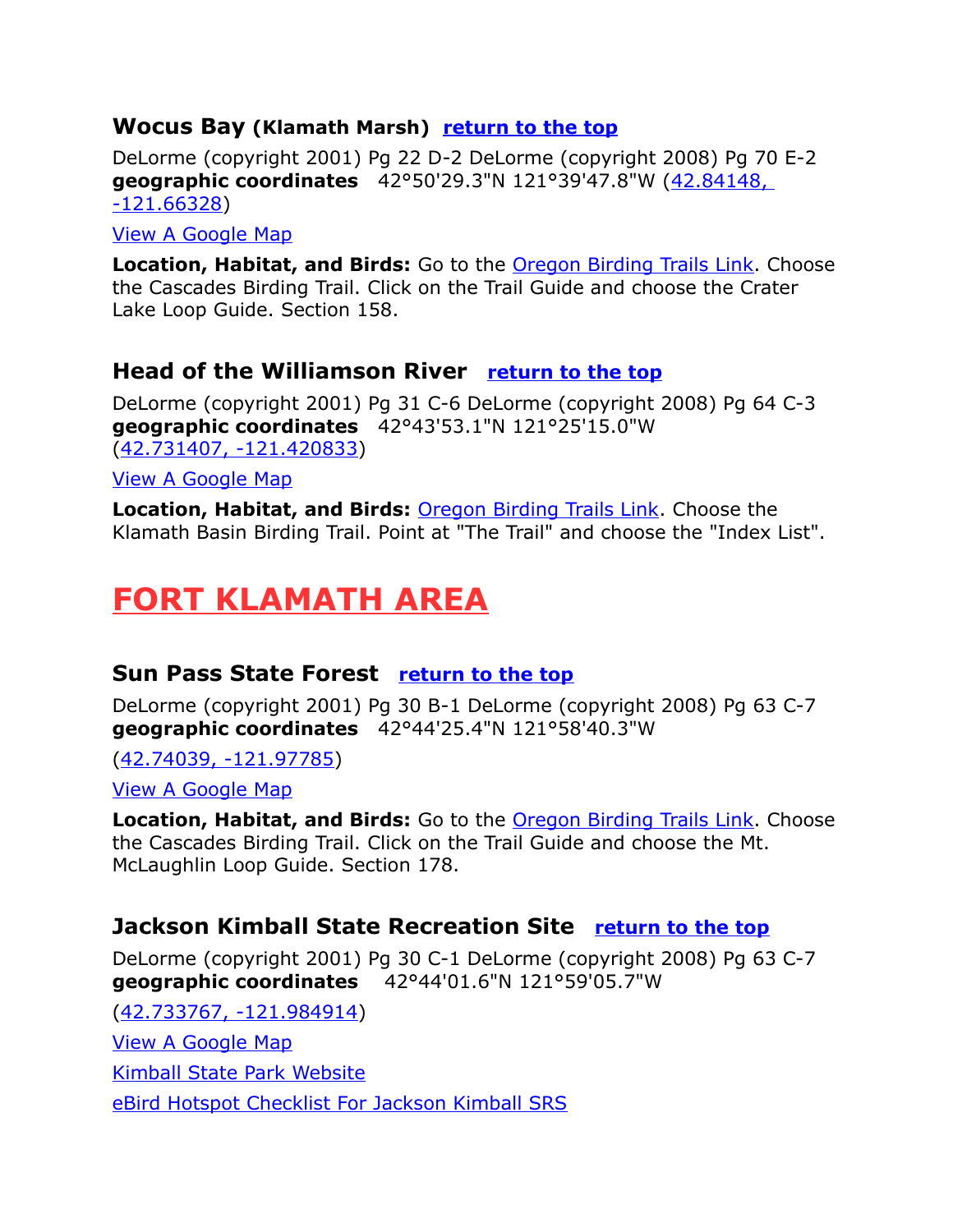**Location, Habitat, and Birds:** [Go to the Oregon Birding Trails Link.](http://www.oregonbirdingtrails.org/) Choose the Klamath Basin Birding Trail. Point at "The Trail" and choose the "Index List".

## <span id="page-6-0"></span>**Wood River Day Use Area [return to the top](#page-0-0)**

DeLorme (copyright 2001) Pg 30 C-1 DeLorme (copyright 2008) Pg 63 C-7 **geographic coordinates** 42°42'30.4"N 121°59'30.5"W [\(42.708434, -121.991807\)](https://www.google.com/maps/place/42%C2%B042)

[View A Google Map](http://maps.google.com/maps/ms?hl=en&ie=UTF8&msa=0&ll=42.717255,-121.997509&spn=0.099005,0.263844&z=13&msid=108036481085398338899.00046d434444c04ad4671)

[eBird Hotspot Checklist For Wood River Day Use Area](http://ebird.org/ebird/hotspot/L710366?yr=all&m=&rank=mrec)

**Location, Habitat, and Birds:** [Go to the Oregon Birding Trails Link.](http://www.oregonbirdingtrails.org/) Choose the Klamath Basin Birding Trail. Point at "The Trail" and choose the "Index List".

# <span id="page-6-2"></span>**Fort Klamath/Wood River Valley [return to the top](#page-0-0)**

DeLorme (copyright 2001) Pg 30 C-1 DeLorme (copyright 2008) Pg 63 C-7 **geographic coordinates** 42°42'15.6"N 121°59'45.5"W

[\(42.704322, -121.995976\)](https://www.google.com/maps/place/42%C2%B042)

[View A Google Map](http://maps.google.com/maps/ms?hl=en&ie=UTF8&msa=0&ll=42.717255,-121.997509&spn=0.099005,0.263844&z=13&msid=108036481085398338899.00046d434444c04ad4671)

**Location, Habitat, and Birds:** Go to the [Oregon Birding Trails Link.](http://www.oregonbirdingtrails.org/) Choose the Klamath Basin Birding Trail. Point at "The Trail" and choose the "Index List".

# **Fort Klamath Museum [return to the top](#page-0-0)**

DeLorme (copyright 2001) Pg 30 C-1 DeLorme (copyright 2008) Pg 63 C-7 **geographic coordinates** 42°42'02.8"N 121°59'17.1"W

[\(42.700783, -121.988085\)](https://www.google.com/maps/place/42%C2%B042)

[View A Google Map](http://maps.google.com/maps/ms?hl=en&ie=UTF8&msa=0&ll=42.705398,-121.921806&spn=0.204103,0.527687&t=p&z=12&msid=108036481085398338899.00046da9689ec91b746fe)

**Location, Habitat, and Birds:** [Go to the Oregon Birding Trails Link.](http://www.oregonbirdingtrails.org/) Choose the Cascades Birding Trail. Click on the Trail Guide and choose the Mt. McLaughlin Loop Guide. Section 181.

# <span id="page-6-1"></span>**Klamath State Fish Hatchery [return to the top](#page-0-0)**

DeLorme (copyright 2001) Pg 30 D-1 DeLorme (copyright 2008) Pg 63 D-7 **geographic coordinates** 42°39'00.3"N 121°56'48.7"W

[\(42.65009, -121.94686\)](https://www.google.com/maps/place/42%C2%B039)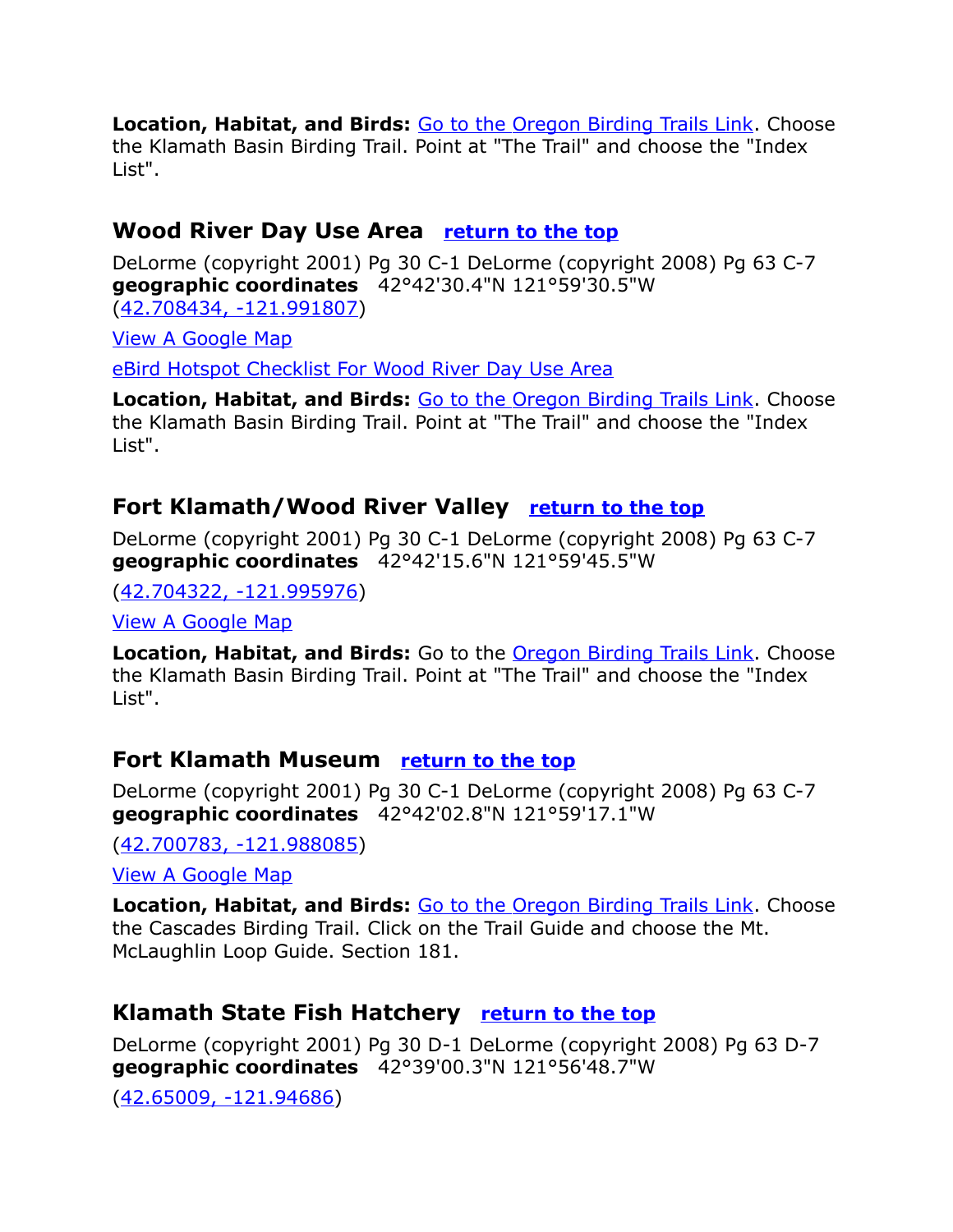[View A Google Map](http://maps.google.com/maps/ms?hl=en&ie=UTF8&msa=0&ll=42.587972,-121.919746&spn=0.198422,0.527687&z=12&msid=108036481085398338899.00046d438a6cd6cf91310)

[eBird Hotspot Checklist For Klamath State Fish Hatchery](http://ebird.org/ebird/hotspot/L1004181?yr=all&m=&rank=mrec)

**Location, Habitat, and Birds:** [Go to the Oregon Birding Trails Link.](http://www.oregonbirdingtrails.org/) Choose the Klamath Basin Birding Trail. Point at "The Trail" and choose the "Index List".

## <span id="page-7-1"></span>**Collier State Park/Spring Creek Rest Area [return to the top](#page-0-0)**

DeLorme (copyright 2001) Pg 30 C-2 DeLorme (copyright 2008) Pg 63 D-8 **geographic coordinates** 42°38'32.2"N 121°52'53.1"W [\(42.642270, -121.881405\)](https://www.google.com/maps/place/42%C2%B038)

[View A Google Map](http://maps.google.com/maps/ms?hl=en&ie=UTF8&msa=0&msid=108036481085398338899.00046d42fe5a46baeee06&ll=42.940842,-122.169342&spn=1.600488,4.22699&z=9) 

[Collier State Park Website](http://www.oregonstateparks.org/park_228.php)

[eBird Hotspot Checklist For Collier SP](http://ebird.org/ebird/hotspot/L925177?yr=all&m=&rank=mrec)

**Location, Habitat, and Birds:** Go to the **Oregon Birding Trails Link**. Choose the Klamath Basin Birding Trail. Point at "The Trail" and choose the "Index List".

# <span id="page-7-0"></span>**Modoc Point Road/Agency Lake/Petric Boat Launch/Henzel Park [return to the top](#page-0-0)**

DeLorme (copyright 2001) Pg 30 D-1 DeLorme (copyright 2008) Pg 63 D-7 **geographic coordinates** 42°31'46.8"N 121°55'41.8"W

Petric Boat Launch [42.587952, -121.930968](https://www.google.com/maps/place/42%C2%B035)

Henzel Park [42.529665, -121.928283](https://www.google.com/maps/place/42%C2%B031)

#### [View A Google Map](http://maps.google.com/maps/ms?hl=en&ie=UTF8&msa=0&ll=42.587972,-121.919746&spn=0.198422,0.527687&z=12&msid=108036481085398338899.00046d438a6cd6cf91310)

**Location, Habitat, and Birds:** [Go to the Oregon Birding Trails Link.](http://www.oregonbirdingtrails.org/) Choose the Klamath Basin Birding Trail. Point at "The Trail" and choose the "Index List".

#### **Wood River Wetland [return to the top](#page-0-0)**

DeLorme (copyright 2001) Pg 30 D-1 DeLorme (copyright 2008) Pg 63 D-7 **geographic coordinates** 42°34'52.0"N 121°55'52.5"W [\(42.581119, -121.931239\)](https://www.google.com/maps/place/42%C2%B034)

[View A Google Map](http://maps.google.com/maps/ms?hl=en&ie=UTF8&msa=0&ll=42.587972,-121.919746&spn=0.198422,0.527687&z=12&msid=108036481085398338899.00046d438a6cd6cf91310)

[eBird Hotspot Checklist For Wood River Wetlands](http://ebird.org/ebird/hotspot/L686411?yr=all&m=&rank=mrec)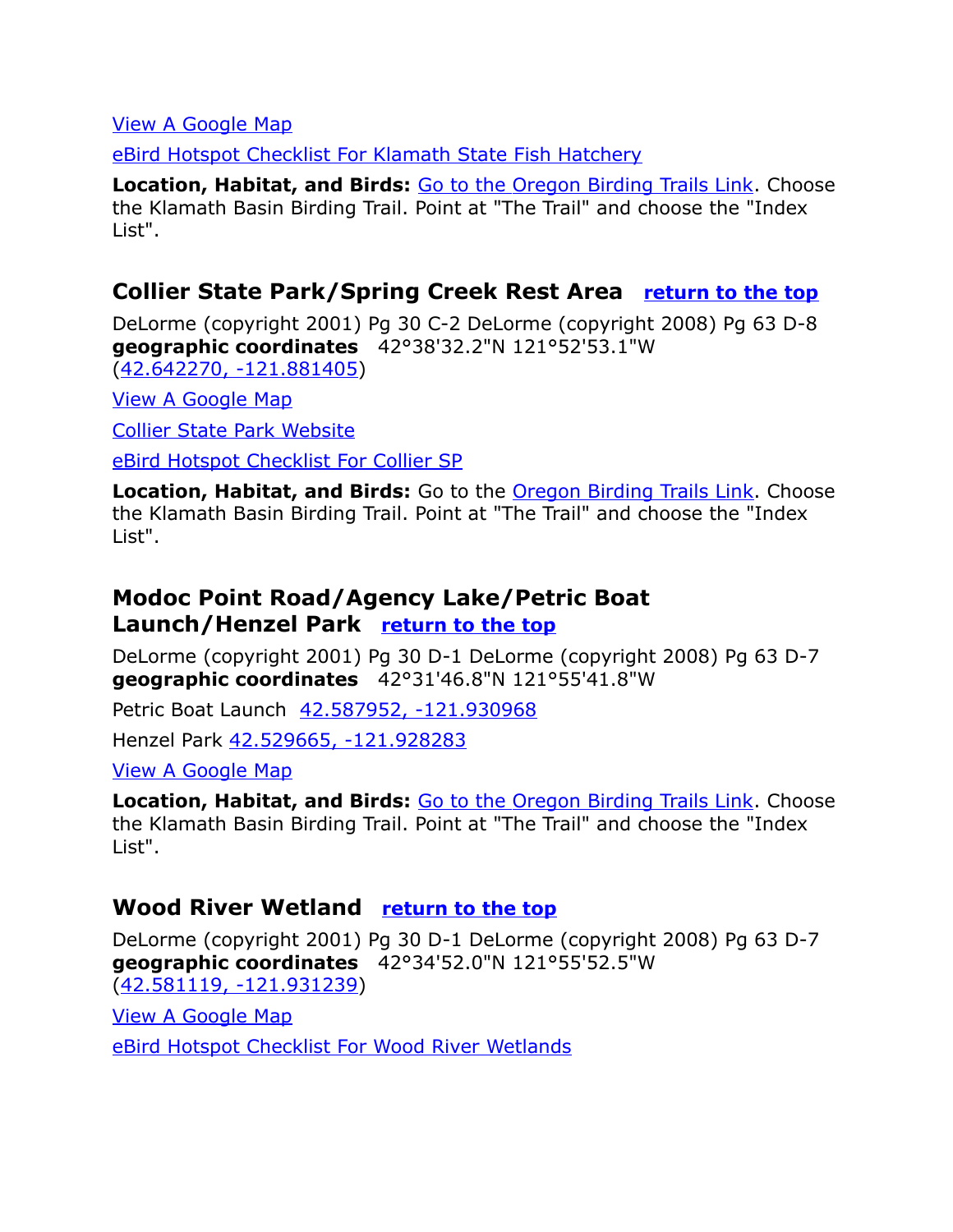#### **Location, Habitat, and Birds:** Go to the [Oregon Birding Trails Link.](http://www.oregonbirdingtrails.org/)

Choose the Klamath Basin Birding Trail. Point at "The Trail" and choose the "Index List".

#### **Hagelstein County Park [return to the top](#page-0-0)**

DeLorme (copyright 2001) Pg 22 A-2 DeLorme (copyright 2008) Pg 70 A-3 **geographic coordinates** 42°22'57.8"N 121°48'46.5"W

[\(42.382727, -121.812915\)](https://www.google.com/maps/place/42%C2%B022)

[View A Google Map](http://maps.google.com/maps/ms?hl=en&ie=UTF8&msa=0&ll=42.378012,-121.810741&spn=0.049772,0.131922&z=14&msid=108036481085398338899.00046d43dfab4b7c0172f)

[eBird Hotspot Checklist For Hagelstein Park](http://ebird.org/ebird/hotspot/L613432?yr=all&m=&rank=mrec)

**Location, Habitat, and Birds:** Go to the [Oregon Birding Trails Link.](http://www.oregonbirdingtrails.org/) Choose the Klamath Basin Birding Trail. Point at "The Trail" and choose the "Index List".

# <span id="page-8-2"></span>**KLAMATH FALLS AREA**

## <span id="page-8-1"></span>**Klamath Falls Putnam's Point Park [return to the top](#page-0-0)**

DeLorme (copyright 2001) Pg 22 C-2 DeLorme (copyright 2008) Pg 70 C-3 **geographic coordinates** 48' 42°14'18.1"N 121°48'26.3"W [\(42.23836, -121.8073\)](https://www.google.com/maps/place/42%C2%B014)

[View A Google Map](http://maps.google.com/maps/ms?hl=en&ie=UTF8&msa=0&msid=108036481085398338899.00046d486e0fcc0d4275c&ll=42.23036,-121.794648&spn=0.054592,0.13175&z=14)

[eBird Hotspot Checklist For Putnam's Point Park](http://ebird.org/ebird/hotspot/L607928?yr=all&m=&rank=mrec)

**Location, Habitat, and Birds:** Go to the **Oregon Birding Trails Link**. Choose the Klamath Basin Birding Trail. Point at "The Trail" and choose the "Index List".

# <span id="page-8-0"></span>**Link River Trail [return to the top](#page-0-0)**

DeLorme (copyright 2001) Pg 22 C-2 DeLorme (copyright 2008) Pg 70 C-3 **geographic coordinates** 42°14'17.2"N 121°48'23.8"W

South Access 42.21942, -121.7916 North Access [42.23805, -121.80632\)](https://www.google.com/maps/place/42%C2%B014)

[View A Google Map](http://maps.google.com/maps/ms?hl=en&ie=UTF8&msa=0&msid=108036481085398338899.00046d486e0fcc0d4275c&ll=42.23036,-121.794648&spn=0.054592,0.13175&z=14) [eBird Hotspot Checklist For Link River Trail](http://ebird.org/ebird/hotspot/L526709?yr=all&m=&rank=mrec)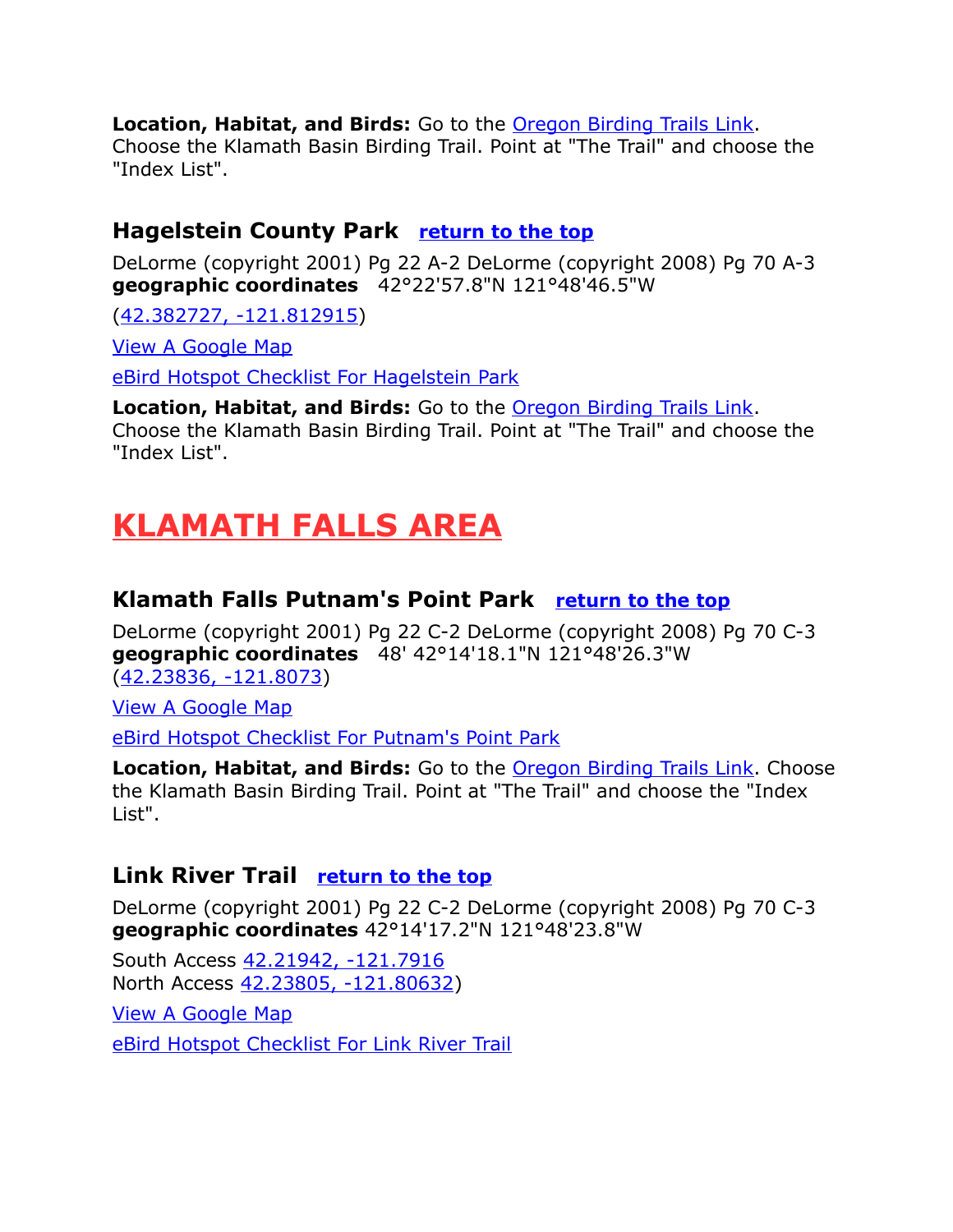**Location, Habitat, and Birds:** Go to the [Oregon Birding Trails Link.](http://www.oregonbirdingtrails.org/) Choose the Klamath Basin Birding Trail. Point at "The Trail" and choose the "Index List".

# <span id="page-9-2"></span>**Birding Upper Klamath Lake By Boat [return to the top](#page-0-0)**

DeLorme (copyright 2001) Pg 22 C-2 DeLorme (copyright 2008) Pg 70 C-3 **geographic coordinates** 42°14'06.2"N 121°48'57.6"W

[\(42.235049, -121.815991\)](https://www.google.com/maps/place/42%C2%B014)

[View A Google Map](http://maps.google.com/maps/ms?hl=en&ie=UTF8&msa=0&msid=108036481085398338899.00046d486e0fcc0d4275c&ll=42.23036,-121.794648&spn=0.054592,0.13175&z=14)

**Location, Habitat, and Birds:** Go to the [Oregon Birding Trails Link.](http://www.oregonbirdingtrails.org/) Choose the Klamath Basin Birding Trail. Point at "The Trail" and choose the "Index List".

## <span id="page-9-1"></span>**Klamath Falls Moore Park [return to the top](#page-0-0)**

DeLorme (copyright 2001) Pg 22 C-2 DeLorme (copyright 2008) Pg 70 C-3 geographic coordinates 42°13'56.4"N 121°48'33.1"W

[\(42.23233, -121.80919\)](https://www.google.com/maps/place/42%C2%B013)

[View A Google Map](http://maps.google.com/maps/ms?hl=en&ie=UTF8&msa=0&msid=108036481085398338899.00046d486e0fcc0d4275c&ll=42.23036,-121.794648&spn=0.054592,0.13175&z=14)

[City Park Website](http://www.ci.klamath-falls.or.us/visitors/parks)

[eBird Hotspot Checklist For Moore Park](http://ebird.org/ebird/hotspot/L613422?yr=all&m=&rank=mrec)

Location, Habitat, and Birds: Go to the **Oregon Birding Trails Link**. Choose the Klamath Basin Birding Trail. Point at "The Trail" and choose the "Index List".

#### <span id="page-9-0"></span>**Klamath Wingwatcher's Lake Ewauna Nature Trail [return to](#page-0-0) [the top](#page-0-0)**

DeLorme (copyright 2001) Pg 22 C-2 DeLorme (copyright 2008) Pg 70 C-3 **geographic coordinates** 42°13'08.5"N 121°47'25.5"W

[\(42.21904, -121.79042\)](https://www.google.com/maps/place/42%C2%B013)

[View A Google Map](http://maps.google.com/maps/ms?hl=en&ie=UTF8&msa=0&msid=108036481085398338899.00046d48cfc6eb05eb2c2&ll=42.218364,-121.789455&spn=0.012475,0.03298&z=16)

[eBird Hotspot Checklist For Wingwatcher's/Ewauna Nature Trail](http://ebird.org/ebird/hotspot/L603615?yr=all&m=&rank=mrec)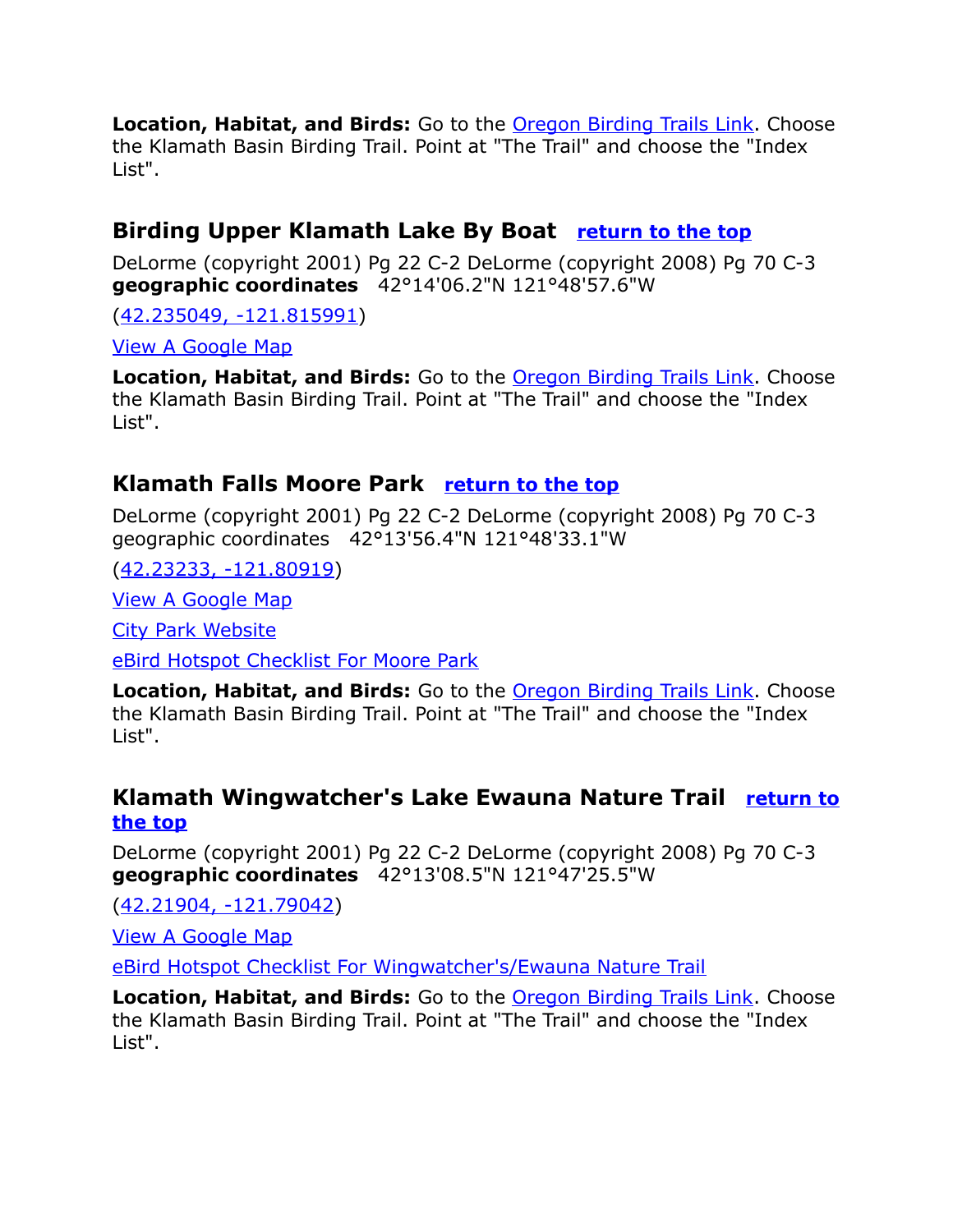# <span id="page-10-1"></span>**OC&E Woods Line State Trail [return to the top](#page-0-0)**

DeLorme (copyright 2001) Pg 22 C-2 DeLorme (copyright 2008) Pg 70 C-4 **geographic coordinates** 42°12'03.2"N 121°43'47.8"W

Trail Entrance 1 - (Dog Park) [42.207379, -121.752070](https://www.google.com/maps/place/42%C2%B012)

Trail Entrance 2 - (Ward Park) [42.200898, -121.729954](https://www.google.com/maps/place/42%C2%B012)

Trail Entrance 3 - (K-Falls-Malin Hwy 39) [42.190535, -121.698422](https://www.google.com/maps/place/42%C2%B011)

Trail Entrance 4 - Reeder Road) [42.180910, -121.668222](https://www.google.com/maps/place/42%C2%B010)

[View A Google Map](http://maps.google.com/maps/ms?hl=en&ie=UTF8&msa=0&ll=42.193425,-121.710491&spn=0.079106,0.171318&z=13&msid=108036481085398338899.00046d48eb2967c0553ee)

**Location, Habitat, and Birds:** Go to the **Oregon Birding Trails Link**. Choose the Klamath Basin Birding Trail. Point at "The Trail" and choose the "Index List".

# **Klamath Wildlife Area Miller Island Unit [return to the top](#page-0-0)**

DeLorme (copyright 2001) Pg 22 C-2 DeLorme (copyright 2008) Pg 70 D-3 **geographic coordinates** 42°09'18.2"N 121°48'07.5"W

[\(42.15506, -121.80207\)](https://www.google.com/maps/place/42%C2%B009)

[View A Google Map](http://maps.google.com/maps/ms?hl=en&ie=UTF8&msa=0&ll=42.159968,-121.794434&spn=0.039574,0.085659&z=14&msid=108036481085398338899.00046d49165c4169c6e32)

[eBird Hotspot Checklist For Miller Island](http://ebird.org/ebird/hotspot/L613438?yr=all&m=&rank=mrec)

**Location, Habitat, and Birds:** Go to the **Oregon Birding Trails Link**. Choose the Klamath Basin Birding Trail. Point at "The Trail" and choose the "Index List".

# <span id="page-10-0"></span>**Hamaker (Chase) Mountain Road [return to the top](#page-0-0)**

DeLorme (copyright 2001) Pg 21 C-8 DeLorme (copyright 2008) Pg 70 D-2 **geographic coordinates** 42°07'19.8"N 121°56'59.0"W

[\(42.122158, -121.949727\)](https://www.google.com/maps/place/42%C2%B007)

[View A Google Map](http://maps.google.com/maps/ms?hl=en&ie=UTF8&msa=0&msid=108036481085398338899.00046d44bf9ec9f63688c&ll=42.130439,-122.001114&spn=0.405348,1.056747&z=11)

[eBird Hotspot Checklist For Hamaker Mt](http://ebird.org/ebird/hotspot/L1188716?yr=all&m=&rank=mrec)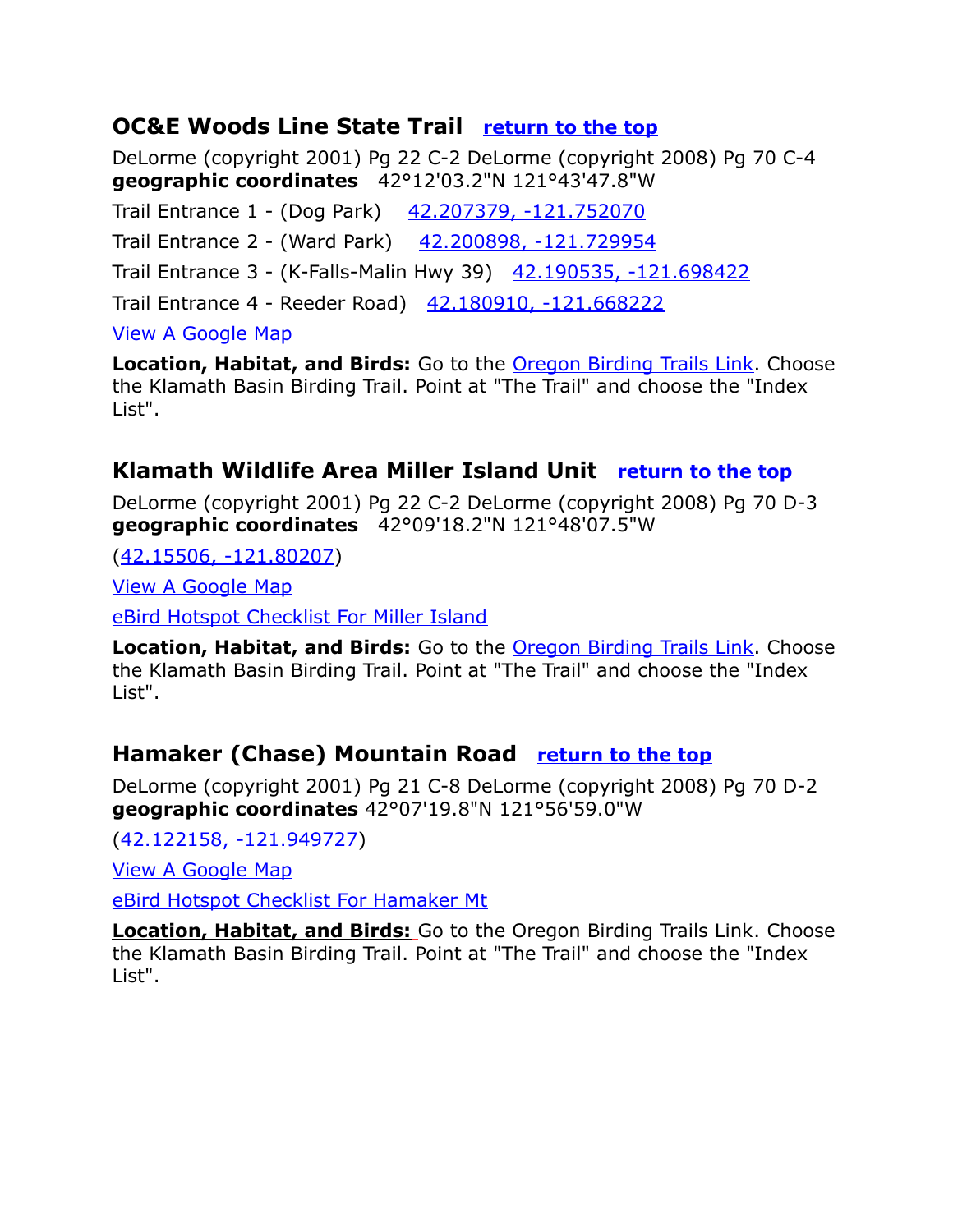#### <span id="page-11-3"></span>**Topsy Reservoir [return to the top](#page-0-0)**

DeLorme (copyright 2001) Pg 21 C-8 DeLorme (copyright 2008) Pg 70 D-1 **geographic coordinates** 42°07'27.8"N 122°02'34.1"W [\(42.124381, -122.042801\)](https://www.google.com/maps/place/42%C2%B007)

#### [View A Google Map](http://maps.google.com/maps/ms?hl=en&ie=UTF8&msa=0&msid=108036481085398338899.00046d44bf9ec9f63688c&ll=42.130439,-122.001114&spn=0.405348,1.056747&z=11)

**Location, Habitat, and Birds:** Go to the **Oregon Birding Trails Link**. Choose the Klamath Basin Birding Trail. Point at "The Trail" and choose the "Index List".

#### <span id="page-11-2"></span>**Klamath River Canyon at John Boyle Dam (unimproved road) [return to the top](#page-0-0)**

DeLorme (copyright 2001) Pg 21 C-8 DeLorme (copyright 2008) Pg 70 D-1 **geographic coordinates** 42°07'00.6"N 122°03'40.0"W

[\(42.11684, -122.0611\)](https://www.google.com/maps/place/42%C2%B007)

[View A Google Map](http://maps.google.com/maps/ms?hl=en&ie=UTF8&msa=0&msid=108036481085398338899.00046d44bf9ec9f63688c&ll=42.130439,-122.001114&spn=0.405348,1.056747&z=11)

**Location, Habitat, and Birds:** Go to the [Oregon Birding Trails Link.](http://www.oregonbirdingtrails.org/) Choose the Klamath Basin Birding Trail. Point at "The Trail" and choose the "Index List".

#### <span id="page-11-1"></span>**Bear Valley National Wildlife Refuge (Bald Eagle Fly-out Viewpoint) [return to the top](#page-0-0)**

DeLorme (copyright 2001) Pg 22 D-2 DeLorme (copyright 2008) Pg 70 E-2 **geographic coordinates** 42°02'19.2"N 121°53'49.8"W

[\(42.038662, -121.897168\)](https://www.google.com/maps/place/42%C2%B002)

[View A Google Map](http://maps.google.com/maps/ms?hl=en&ie=UTF8&msa=0&ll=42.035397,-121.849194&spn=0.079304,0.171318&z=13&msid=108036481085398338899.00046d492a6dc54f42d71)

**Location, Habitat, and Birds:** Go to the [Oregon Birding Trails Link.](http://www.oregonbirdingtrails.org/) Choose the Klamath Basin Birding Trail. Point at "The Trail" and choose the "Index List".

# <span id="page-11-0"></span>**Township Road [return to the top](#page-0-0)**

DeLorme (copyright 2001) Pg 22 D-2 DeLorme (copyright 2008) Pg 70 E-2 **geographic coordinates** 42°02'19.1"N 121°52'08.9"W

[\(42.03864, -121.86914\)](https://www.google.com/maps/place/42%C2%B002)

[View A Google Map](http://maps.google.com/maps/ms?hl=en&ie=UTF8&msa=0&ll=42.035397,-121.849194&spn=0.079304,0.171318&z=13&msid=108036481085398338899.00046d492a6dc54f42d71)

[eBird Hotspot Checklist For Township/Stateline Roads](http://ebird.org/ebird/hotspot/L616065?yr=all&m=&rank=mrec)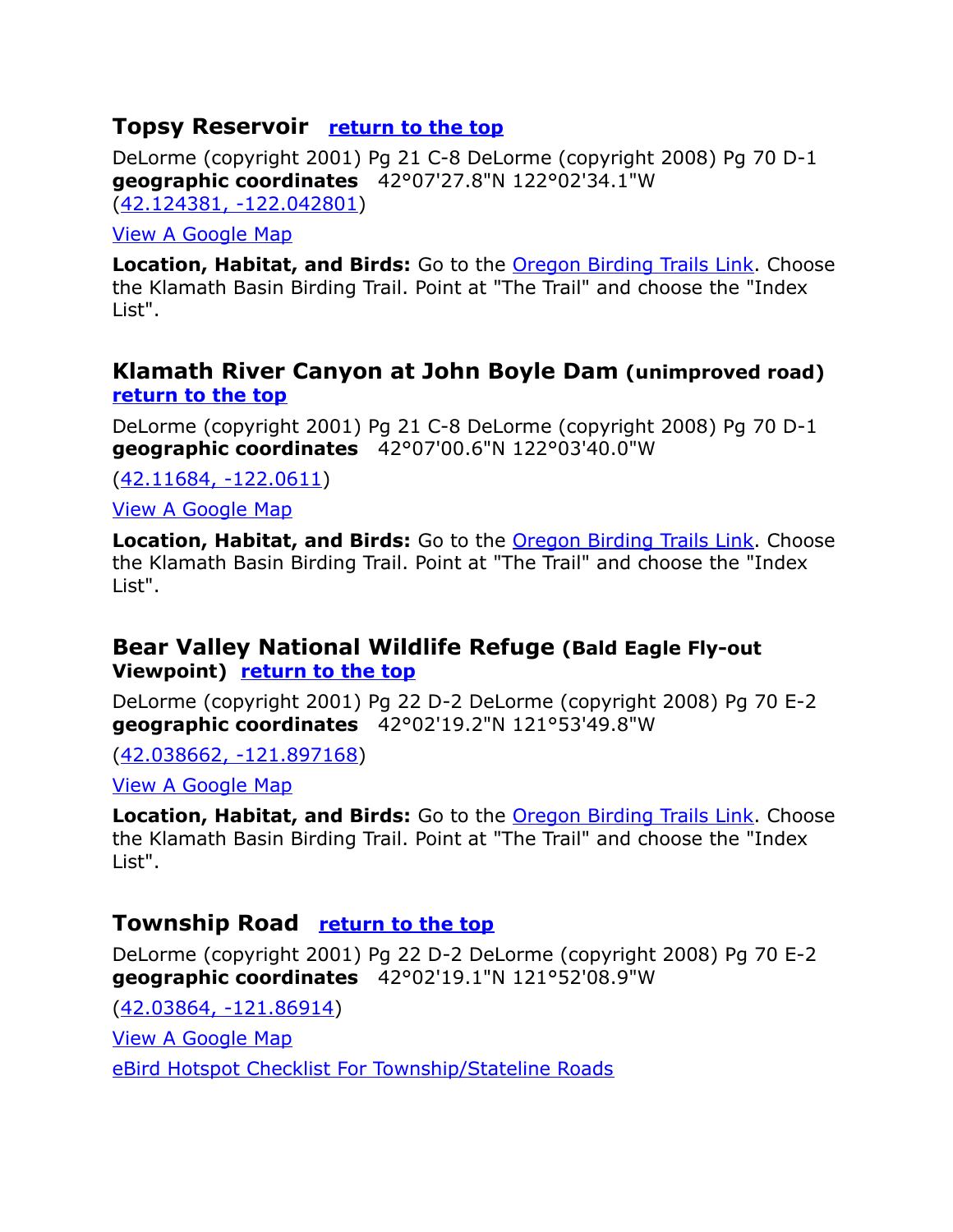**Location, Habitat, and Birds:** Go to the [Oregon Birding Trails Link.](http://www.oregonbirdingtrails.org/) Choose the Klamath Basin Birding Trail. Point at "The Trail" and choose the "Index List".

#### **Lower Klamath National Wildlife Refuge (Stateline Road) [return to the top](#page-0-0)**

DeLorme (copyright 2001) Pg 22 D-2 DeLorme (copyright 2008) Pg 70 E-2 **geographic coordinates** 42°00'00.2"N 121°53'26.6"W

[\(42.00007, -121.89073\)](https://www.google.com/maps/place/42%C2%B000)

[View A Google Map](http://maps.google.com/maps/ms?hl=en&ie=UTF8&msa=0&ll=41.999305,-121.862411&spn=0.100143,0.263844&z=13&msid=108036481085398338899.00046d499156e044dda18)

[eBird Hotspot Checklist For Township/Stateline Roads](http://ebird.org/ebird/hotspot/L616065?yr=all&m=&rank=mrec)

 **Location, Habitat, and Birds:** (most of this section is in California) Go to the [Oregon Birding Trails Link.](http://www.oregonbirdingtrails.org/) Choose the Klamath Basin Birding Trail. Point at "The Trail" and choose the "Index List".

# <span id="page-12-1"></span>**ROCKY POINT AREA**

# **Sevenmile Guard Station [return to the top](#page-0-0)**

DeLorme (copyright 2001) Pg 29 C-8 DeLorme (copyright 2008) Pg 63 C-6 **geographic coordinates** 42°42'19.7"N 122°04'22.3"W

[\(42.70546, -122.07286\)](https://www.google.com/maps/place/42%C2%B042)

[View A Google Map](http://maps.google.com/maps/ms?hl=en&ie=UTF8&msa=0&ll=42.717255,-121.997509&spn=0.099005,0.263844&z=13&msid=108036481085398338899.00046d434444c04ad4671)

**Location, Habitat, and Birds: [Go to the Oregon Birding Trails Link.](http://www.oregonbirdingtrails.org/) Choose** the Klamath Basin Birding Trail. Point at "The Trail" and choose the "Index List".

# <span id="page-12-0"></span>**Sevenmile Marsh [return to the top](#page-0-0)**

DeLorme (copyright 2001) Pg 29 C-7 DeLorme (copyright 2008) Pg 62 C-5 **geographic coordinates** 42°41'54.0"N 122°08'57.3"W

[\(42.69833, -122.14925\)](https://www.google.com/maps/place/42%C2%B041)

[View A Google Map](http://maps.google.com/maps/ms?hl=en&ie=UTF8&msa=0&msid=108036481085398338899.00046da8fd7bad4f84cba&ll=42.64002,-121.943436&spn=0.408635,1.055374&t=p&z=11)

[eBird Hotspot Checklist For Sevenmile Marsh](http://ebird.org/ebird/hotspot/L1546927?yr=all&m=&rank=mrec)

**Location, Habitat, and Birds:** [Go to the Oregon Birding Trails Link.](http://www.oregonbirdingtrails.org/) Choose the Cascades Birding Trail. Click on the Trail Guide and choose the Mt. McLaughlin Loop Guide. Section 177.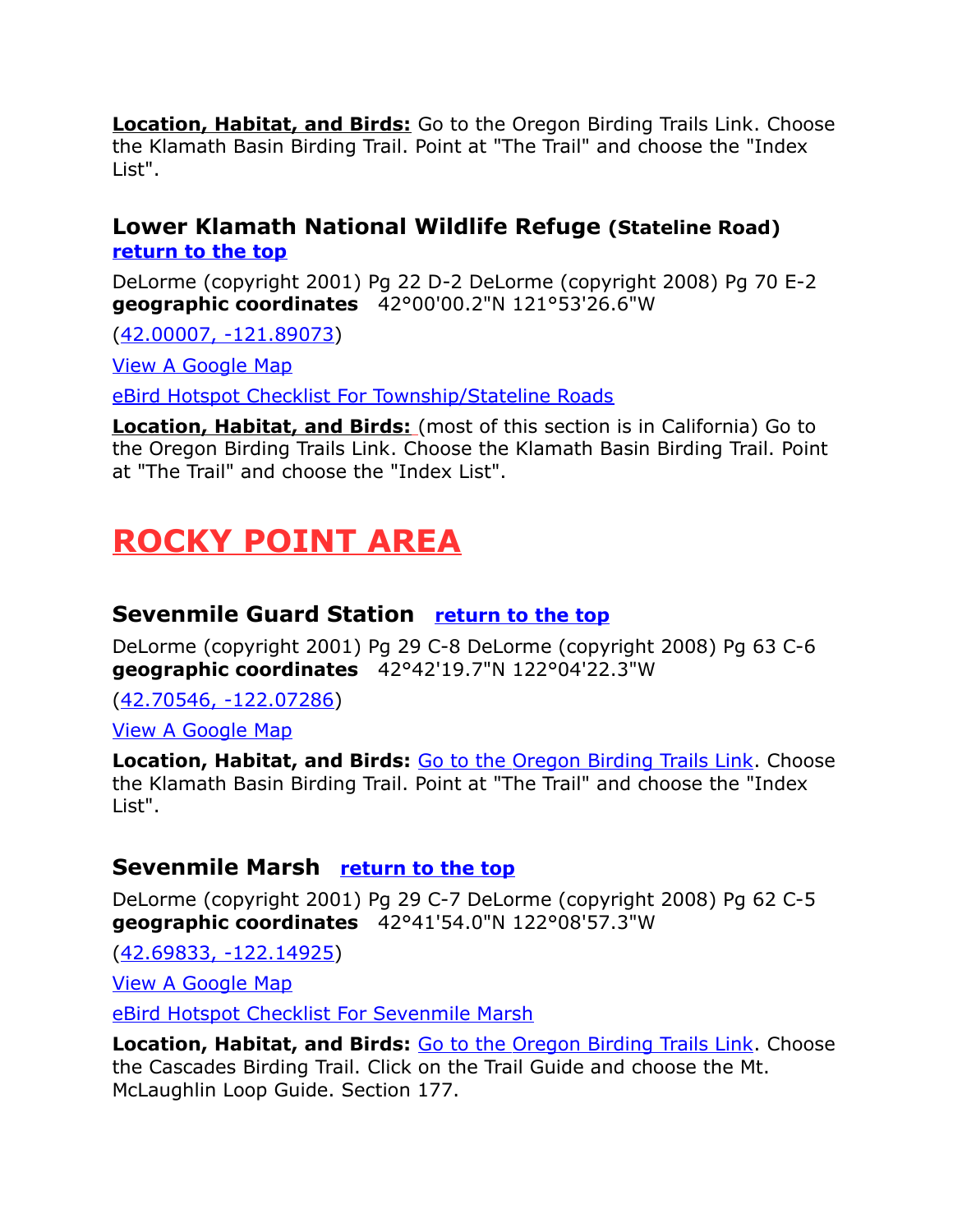# **Mare's Egg Spring [return to the top](#page-0-0)**

DeLorme (copyright 2001) Pg 29 C-8 DeLorme (copyright 2008) Pg 63 C-6 **geographic coordinates** 42°39'37.1"N 122°05'18.5"W

[\(42.660313, -122.088476\)](https://www.google.com/maps/place/42%C2%B039)

[View A Google Map](http://maps.google.com/maps/ms?hl=en&ie=UTF8&msa=0&msid=108036481085398338899.00046da8fd7bad4f84cba&ll=42.64002,-121.943436&spn=0.408635,1.055374&t=p&z=11)

[eBird Hotspot Checklist For Mare's Egg Spring](file:///C:/Users/CGates/Documents/Bird%20Stuff/Wiki%20Page/Wiki2/Bird%20Finding%20Guide%20Draft%201/Paste%20Upgrade/eBird%20Hotspot%20Checklist%20For)

**Location, Habitat, and Birds:** [Go to the Oregon Birding Trails Link.](http://www.oregonbirdingtrails.org/) Choose the Cascades Birding Trail. Click on the Trail Guide and choose the Mt. McLaughlin Loop Guide. Section 175.

# <span id="page-13-2"></span>**Crystalwood Lodge/Crystal Creek Wayside [return to the top](#page-0-0)**

DeLorme (copyright 2001) Pg 29 D-8 DeLorme (copyright 2008) Pg 63 E-6 **geographic coordinates** 42°34'35.3"N 122°04'57.1"W

[\(42.576483, -122.082540\)](https://www.google.com/maps/place/42%C2%B034)

[View A Google Map](http://maps.google.com/maps/ms?hl=en&ie=UTF8&msa=0&ll=42.517663,-122.047806&spn=0.198646,0.527687&z=12&msid=108036481085398338899.00046d43e88b1968fbc98)

[eBird Hotspot Checklist For Crystal Creek Wayside](http://ebird.org/ebird/hotspot/L1149146?yr=all&m=&rank=mrec)

**Location, Habitat, and Birds:** Go to the [Oregon Birding Trails Link.](http://www.oregonbirdingtrails.org/) Choose the Klamath Basin Birding Trail. Point at "The Trail" and choose the "Index List".

## <span id="page-13-1"></span>**Malone Springs/Upper Klamath National Wildlife Refuge [return to the top](#page-0-0)**

DeLorme (copyright 2001) Pg 29 D-8 DeLorme (copyright 2008) Pg 63 E-6 **geographic coordinates** 42°31'27.8"N 122°05'13.7"W

[\(42.524397, -122.087137\)](https://www.google.com/maps/place/42%C2%B031)

[View A Google Map](http://maps.google.com/maps/ms?hl=en&ie=UTF8&msa=0&ll=42.517663,-122.047806&spn=0.198646,0.527687&z=12&msid=108036481085398338899.00046d43e88b1968fbc98)

[eBird Hotspot Checklist For Malone Springs Canoe Launch](http://ebird.org/ebird/hotspot/L723388?yr=all&m=&rank=mrec)

**Location, Habitat, and Birds:** Go to the **Oregon Birding Trails Link.** Choose the Klamath Basin Birding Trail. Point at "The Trail" and choose the "Index List".

# <span id="page-13-0"></span>**Rocky Point/Upper Klamath Lake Canoe Trail [return to the](#page-0-0)  [top](#page-0-0)**

DeLorme (copyright 2001) Pg 21 A-8 DeLorme (copyright 2008) Pg 62 F-5 **geographic coordinates** 42°28'41.3"N 122°05'16.1"W

[\(42.478128, -122.087809\)](https://www.google.com/maps/place/42%C2%B028)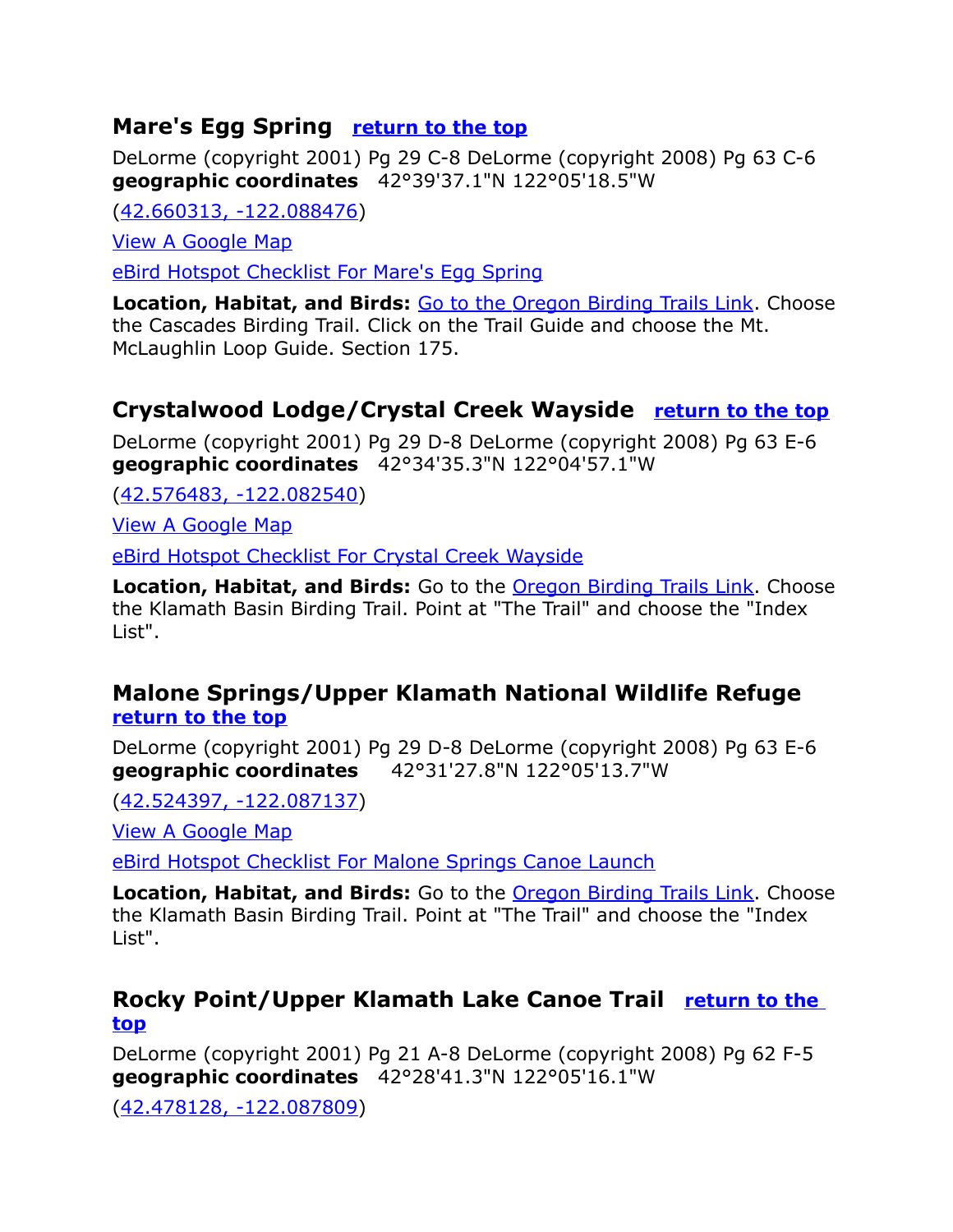#### [View A Google Map](http://maps.google.com/maps/ms?hl=en&ie=UTF8&msa=0&ll=42.517663,-122.047806&spn=0.198646,0.527687&z=12&msid=108036481085398338899.00046d43e88b1968fbc98)

[eBird Hotspot Checklist For Rocky Point](http://ebird.org/ebird/hotspot/L572639?yr=all&m=&rank=mrec)

**Location, Habitat, and Birds:** Go to the [Oregon Birding Trails Link.](http://www.oregonbirdingtrails.org/) Choose the Klamath Basin Birding Trail. Point at "The Trail" and choose the "Index List".

#### **Westside Road [return to the top](#page-0-0)**

DeLorme (copyright 2001) Pg 21 A-8 DeLorme (copyright 2008) Pg 62 F-5 **geographic coordinates** 42°26'58.2"N 122°06'59.0"W

[\(42.44949, -122.11638\)](https://www.google.com/maps/place/42%C2%B026)

[View A Google Map](http://maps.google.com/maps/ms?hl=en&ie=UTF8&msa=0&ll=42.517663,-122.047806&spn=0.198646,0.527687&z=12&msid=108036481085398338899.00046d43e88b1968fbc98)

**Location, Habitat, and Birds:** Go to the [Oregon Birding Trails Link.](http://www.oregonbirdingtrails.org/) Choose the Klamath Basin Birding Trail. Point at "The Trail" and choose the "Index List".

#### <span id="page-14-1"></span>**Odessa Creek Campground [return to the top](#page-0-0)**

DeLorme (copyright 2001) Pg 22 B-1 DeLorme (copyright 2008) Pg 63 F-6 **geographic coordinates** 42°25'47.9"N 122°03'40.8"W

[\(42.429959, -122.061327\)](https://www.google.com/maps/place/42%C2%B025)

[View A Google Map](http://maps.google.com/maps/ms?hl=en&ie=UTF8&msa=0&ll=42.379344,-121.880608&spn=0.199085,0.527687&z=12&msid=108036481085398338899.00046d484b94f81fc519a)

[eBird Hotspot Checklist For Odessa Creek CG](http://ebird.org/ebird/hotspot/L1602046?yr=all&m=&rank=mrec)

**Location, Habitat, and Birds:** Go to the [Oregon Birding Trails Link.](http://www.oregonbirdingtrails.org/) Choose the Klamath Basin Birding Trail. Point at "The Trail" and choose the "Index List".

#### <span id="page-14-0"></span>**Shoalwater Bay/Eagle Ridge [return to the top](#page-0-0)**

DeLorme (copyright 2001) Pg 22 A-1 DeLorme (copyright 2008) Pg 70 A-2 **geographic coordinates** 42°24'19.7"N 121°57'10.6"W

[\(42.405463, -121.952936\)](https://www.google.com/maps/place/42%C2%B024)

[View A Google Map](http://maps.google.com/maps/ms?hl=en&ie=UTF8&msa=0&ll=42.379344,-121.880608&spn=0.199085,0.527687&z=12&msid=108036481085398338899.00046d484b94f81fc519a)

[eBird Hotspot Checklist For Shoalwater Bay/Eagle Ridge](http://ebird.org/ebird/hotspot/L565301?yr=all&m=&rank=mrec)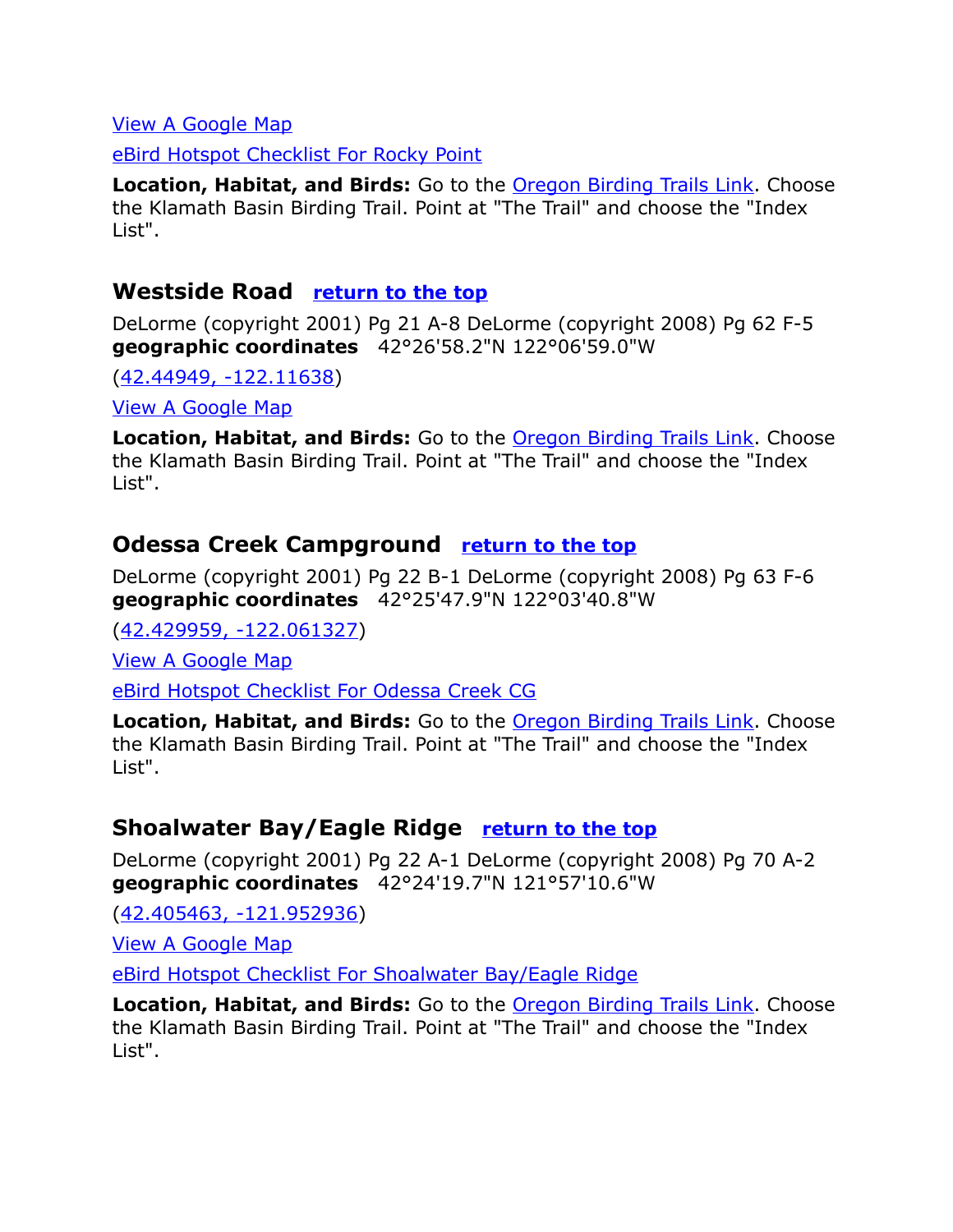#### **Howard Bay (Upper Klamath Lake) [return to the top](#page-0-0)**

DeLorme (copyright 2001) Pg 22 B-1 DeLorme (copyright 2008) Pg 70 B-2 **geographic coordinates** 42°18'50.4"N 121°56'32.8"W

[\(42.314002, -121.942442\)](https://www.google.com/maps/place/42%C2%B018)

[View A Google Map](http://maps.google.com/maps/ms?hl=en&ie=UTF8&msa=0&msid=108036481085398338899.00046da86a6f84a40fe6c&ll=42.342813,-121.865845&spn=0.410581,1.055374&t=p&z=11)

[eBird Hotspot Checklist For Howard Bay Park](http://ebird.org/ebird/hotspot/L1433414?yr=all&m=&rank=mrec)

**Location, Habitat, and Birds:** Go to the [Oregon Birding Trails Link.](http://www.oregonbirdingtrails.org/) Choose the Cascades Birding Trail. Click on the Trail Guide and choose the Mt. McLaughlin Loop Guide. Section 169.

# <span id="page-15-1"></span>**WESTERN MOUNTAINS**

# <span id="page-15-0"></span>**Fourmile Lake [return to the top](#page-0-0)**

DeLorme (copyright 2001) Pg 21 A-6 DeLorme (copyright 2008) Pg 62 F-4 **geographic coordinates** 42°27'16.5"N 122°14'50.5"W

[\(42.454578, -122.247371\)](https://www.google.com/maps/place/42%C2%B027)

[View A Google Map](http://maps.google.com/maps/ms?hl=en&ie=UTF8&msa=0&ll=42.420415,-122.187195&spn=0.401964,1.056747&z=11&msid=108036481085398338899.00046da7eed8b34f87c3c)

[eBird Hotspot Checklist For Fourmile Lake](http://ebird.org/ebird/hotspot/L2268054?yr=all&m=&rank=mrec)

**Location, Habitat, and Birds:** Go to the **Oregon Birding Trails Link**. Choose the Cascades Birding Trail. Click on the Trail Guide and choose the Mt. McLaughlin Loop Guide. Section 168.

#### Lake of the Woods/Great Meadow **[return to the top](#page-0-0)**

DeLorme (copyright 2001) Pg 21 B-7 DeLorme (copyright 2008) Pg 69 A-9 **geographic coordinates** 42°22'42.0"N 122°12'39.4"W

[\(42.378325, -122.210937\)](https://www.google.com/maps/place/42%C2%B022)

[View A Google Map](http://maps.google.com/maps/ms?hl=en&ie=UTF8&msa=0&ll=42.430299,-122.156982&spn=0.198923,0.527687&z=12&msid=108036481085398338899.00046d440df2b1106ae00)

[eBird Hotspot Checklist For Lake of the Woods Great Meadow](http://ebird.org/ebird/hotspot/L1598117?yr=all&m=&rank=mrec)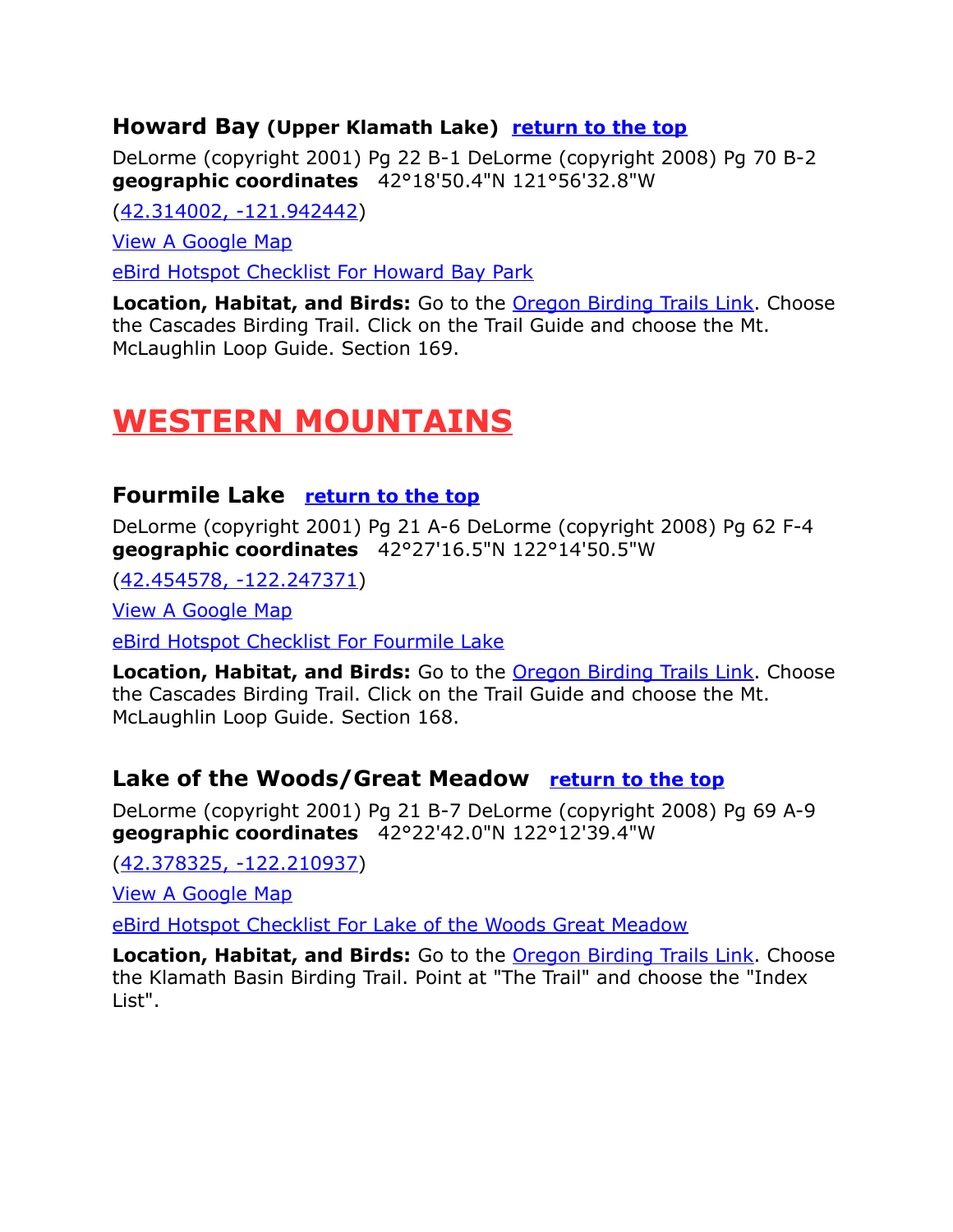# <span id="page-16-3"></span>**Surveyor Mountain [return to the top](#page-0-0)**

DeLorme (copyright 2001) Pg 21 C-7 DeLorme (copyright 2008) Pg 69 B-9 **geographic coordinates** 42°12'39.3"N 122°10'20.5"W

[\(42.210925, -122.172370\)](https://www.google.com/maps/place/42%C2%B012)

[View A Google Map](http://maps.google.com/maps/ms?hl=en&ie=UTF8&msa=0&ll=42.267528,-122.19183&spn=0.09972,0.263844&z=13&msid=108036481085398338899.00046d441bcab7b8b652f)

**Location, Habitat, and Birds:** Go to the **Oregon Birding Trails Link**. Choose the Klamath Basin Birding Trail. Point at "The Trail" and choose the "Index List".

# <span id="page-16-2"></span> **EASTERN KLAMATH**

# <span id="page-16-1"></span>**Bliss Road Ponds [return to the top](#page-0-0)**

DeLorme (copyright 2001) Pg 22 D-2 DeLorme (copyright 2008) Pg 70 E-2 **geographic coordinates** 42°15'43.9"N 121°29'12.5"W

[\(42.262186, -121.486810\)](https://www.google.com/maps/place/42%C2%B015)

[View A Google Map](http://maps.google.com/maps/ms?hl=en&ie=UTF8&msa=0&msid=108036481085398338899.00046e88bdb1356abf305&ll=41.922716,-120.863342&spn=1.37737,3.043213&z=9)

[eBird Hotspot Checklist For Bliss Road Ponds](http://ebird.org/ebird/hotspot/L1273544?yr=all&m=&rank=mrec)

**Location:** From K-Falls, take Hwy 140 East toward Lakeview(Hwy 39 goes south to Merrill and CA at this junction). Mark your mileage at this point. Take Hwy 140 east about 13 miles to the small town of Dairy. Just a few miles beyond Dairy (still on hwy 140) you will cross Hilderand Road and the next junction you come to will be the Yonna Valley store (on the left ) and Bliss Road. (It may or may not be Bliss Road on the left--the Delorme says it's Squaw Flat Road.) Turn right at this junction. The pond will be on your right on this road about 1/4--1/2mile from the junction. There is little space to pull off the road so be careful. Although there's usually not much traffic, there are trucks and hills and curves. Use caution when pulling over. If you continue straight on this road it will bear right and then you will come to a stop at Hwy 70. Turn right to return to Hwy 140 in a mile or two and then turn left on Hwy 140 to return to K-Falls; or turn left and go into Bonanza and on to Gerber Reservoir using the directions for that location.

**Habitat and Birds:** A wide variety of water birds can be found here from shorebirds to ducks.

#### <span id="page-16-0"></span>**Stukel Mountain [return to the top](#page-0-0)**

DeLorme (copyright 2001) Pg 22 D-3 DeLorme (copyright 2008) Pg 70 D-5 **geographic coordinates** 42°06'03.3"N 121°38'07.9"W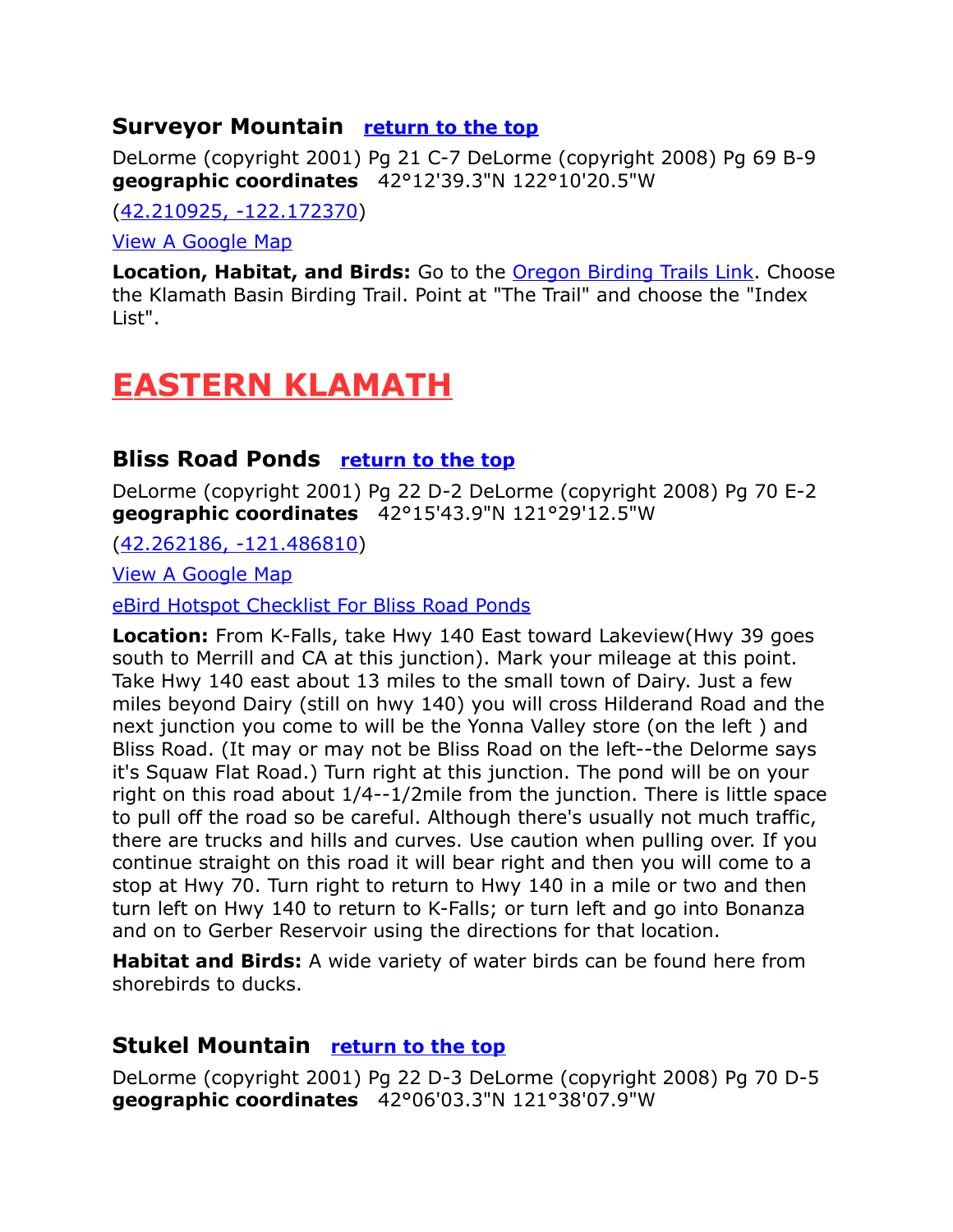[\(42.100912, -121.635525\)](https://www.google.com/maps/place/42%C2%B006)

[View A Google Map](http://maps.google.com/maps/ms?hl=en&ie=UTF8&msa=0&msid=108036481085398338899.00046f3c5e03773d9f71b&ll=42.116561,-121.585865&spn=0.097157,0.264187&z=13)

[eBird Hotspot Checklist For Stukel Mountain](http://ebird.org/ebird/hotspot/L753651?yr=all&m=&rank=mrec)

**Location, Habitat, and Birds:** Drive from Klamath Falls via highway 39 and watch for the Dehlinger Lane road. Take it to Hill Road and turn north watching for a gravel pit on the east side of the road. Drive through the gravel pit and stay on the road that takes you through it. This used to be the road that would take you up to the summit area of Stukel Mtn. Recent closures have changed this route. There is now a gate that blocks the road. The road that by passes the blockage is about2.3 miles up from the orange gate as you leave the quarry and start up the mountain. It is newly graveled (for a little ways) and goes off to the left. It is about a mile long and then cuts back over to the original road. You just have to make a mental note and "landmark" it so you remember to turn off to the right on the way back down. Nothing is signed but the gravel helps-it's the only one that has new gravel (or maybe any gravel). Check for Bank and N. Rough-winged Swallows in the quarry before you reach the BLM gate. The surrounding sage habitat is good for sage species like Sage Thrasher and Brewer's Sparrow. As you enter the wooded regions, check the mountain mahogany for Blue-gray Gnatcatchers. Gray Flycatchers and Ash-throated Flycatchers can be found in the junipers and look for Pygmy Nuthatches in the pines. As you gain elevation, you will find Western Tanagers, Black-headed Grosbeaks, and Cassin's Finches. The most famous bird from this location was a Blackchinned Sparrow in 1990 and Black-throated Sparrow has been found here as well. At 4.1 miles from the orange gate, look for a road that goes off to the east. This will take you to Aspen Pond. The road is rough but this location has produced Virginia Warbler. There is a good aspen grove that might produce a Red-naped Sapsucker or other woodpeckers. Near the top, check the hummingbirds for the odd Broad-tailed Hummer and keep an eye out for species like Chukar, Rock Wren, Lazuli Bunting, Green-tailed Towhee, Fox Sparrow, and Lewis's Woodpecker.

# <span id="page-17-0"></span>**Sprague River Park [return to the top](#page-0-0)**

DeLorme (copyright 2001) Pg 23 A-8 DeLorme (copyright 2008) Pg 84 D-1 **geographic coordinates** 42°22'23.1"N 120°58'02.0"W

[\(42.373077, -120.967234\)](https://www.google.com/maps/place/42%C2%B022) [View A Google Map](http://maps.google.com/maps/ms?hl=en&ie=UTF8&msa=0&ll=42.270196,-120.293427&spn=0.798739,2.110748&z=10&msid=108036481085398338899.00046de8709deb65069d9) [eBird Hotspot Checklist For Sprague River Recreation Site](http://ebird.org/ebird/hotspot/L987789?yr=all&m=&rank=mrec)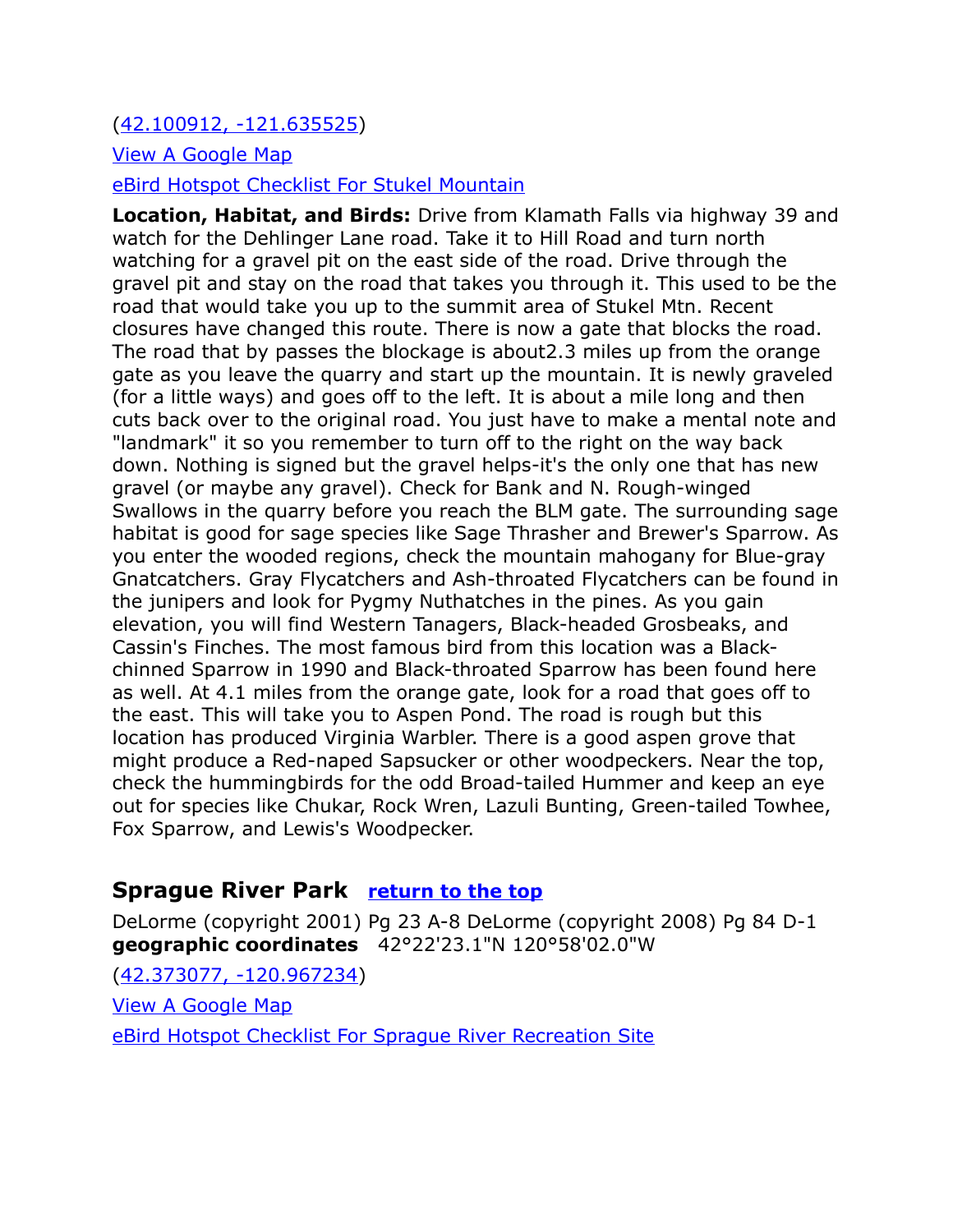**Location, Habitat, and Birds:** Go to the [Oregon Birding Trails Link.](http://www.oregonbirdingtrails.org/) Click on the Basin & Range Birding Trail. Choose the Southern Oregon (Lake County)Link. Choose the Maps Icon. Click on Sprague River.

#### <span id="page-18-1"></span>**Gerber Reservoir [return to the top](#page-0-0)**

DeLorme (copyright 2001) Pg 23 C-8 DeLorme (copyright 2008) Pg 71 C-10 **geographic coordinates** 42°12'08.9"N 121°07'24.8"W

[\(42.202477, -121.123548\)](https://www.google.com/maps/place/42%C2%B012)

[View A Google Map](http://maps.google.com/maps/ms?hl=en&ie=UTF8&msa=0&msid=108036481085398338899.00046e88bdb1356abf305&ll=41.922716,-120.863342&spn=1.37737,3.043213&z=9)

**[BLM Brochure](http://www.blm.gov/or/resources/recreation/files/brochures/Gerber%20Rec%20Area.pdf)** 

[eBird Hotspot Checklist For Gerber Reservoir](http://ebird.org/ebird/hotspot/L1232066?yr=all&m=&rank=mrec)

**Location:** From K-Falls, follow South Sixth Street which is Hwy39 to the junction of Hwy 140 east. Take Hwy 140 East toward Lakeview (Hwy39 goes south to Merrill and CA at this junction). Mark your mileage at this point. Take Hwy 140 east about 13 miles to the small town of Dairy. Turn onto Hwy 70 east (right turn) at Dairy and go to Bonanza (be sure to observe the 25 mph signs in Bonanza--they ticket). Continue straight thru Bonanza to East Langell Valley Road (Hwy 70 ends in Bonanza and then essentially becomes E. Langell Valley Road.) Follow this road to the community of Lorella. Abut 2.5 miles past Lorella you will come to Gerber Road. Turn left. There is a sign to Gerber Reservoir at this junction. Follow this road to Gerber Reservoir.

**Habitat and Birds:** Go to the [Oregon Birding Trails Link.](http://www.oregonbirdingtrails.org/) Choose the Klamath Basin Birding Trail. Point at "The Trail" and choose the "Index List".

# <span id="page-18-0"></span>**Bumphead Reservoir [return to the top](#page-0-0)**

DeLorme (copyright 2001) Pg 23 D-8 DeLorme (copyright 2008) Pg 71 E-10 **geographic coordinates** 42 42°03'15.1"N 121°06'17.9"W

[\(42.054206, -121.104970\)](https://www.google.com/maps/place/42%C2%B003)

#### [View A Google Map](http://maps.google.com/maps/ms?hl=en&ie=UTF8&msa=0&msid=108036481085398338899.00046e88bdb1356abf305&ll=41.922716,-120.863342&spn=1.37737,3.043213&z=9)

**Location:** Take a 4x4 vehicle and extra water. To get here from Bonanza go southeast to Lorella then take Gerber Road northeast off the Langell Valley Road. From the Gerber Reservoir Road turn right onto Round Valley Road and follow this dirt track to the southeast where you will come to County Road 41-14E-11. Turn right onto this road and drive south until you come to a fork in the road, turn right again and go another 5.1 miles to the Bumpheads Campground.

**Habitat and Birds:** This unique small reservoir is the headwaters of the East Branch of the Lost River. It is surrounded by a mix of western juniper,